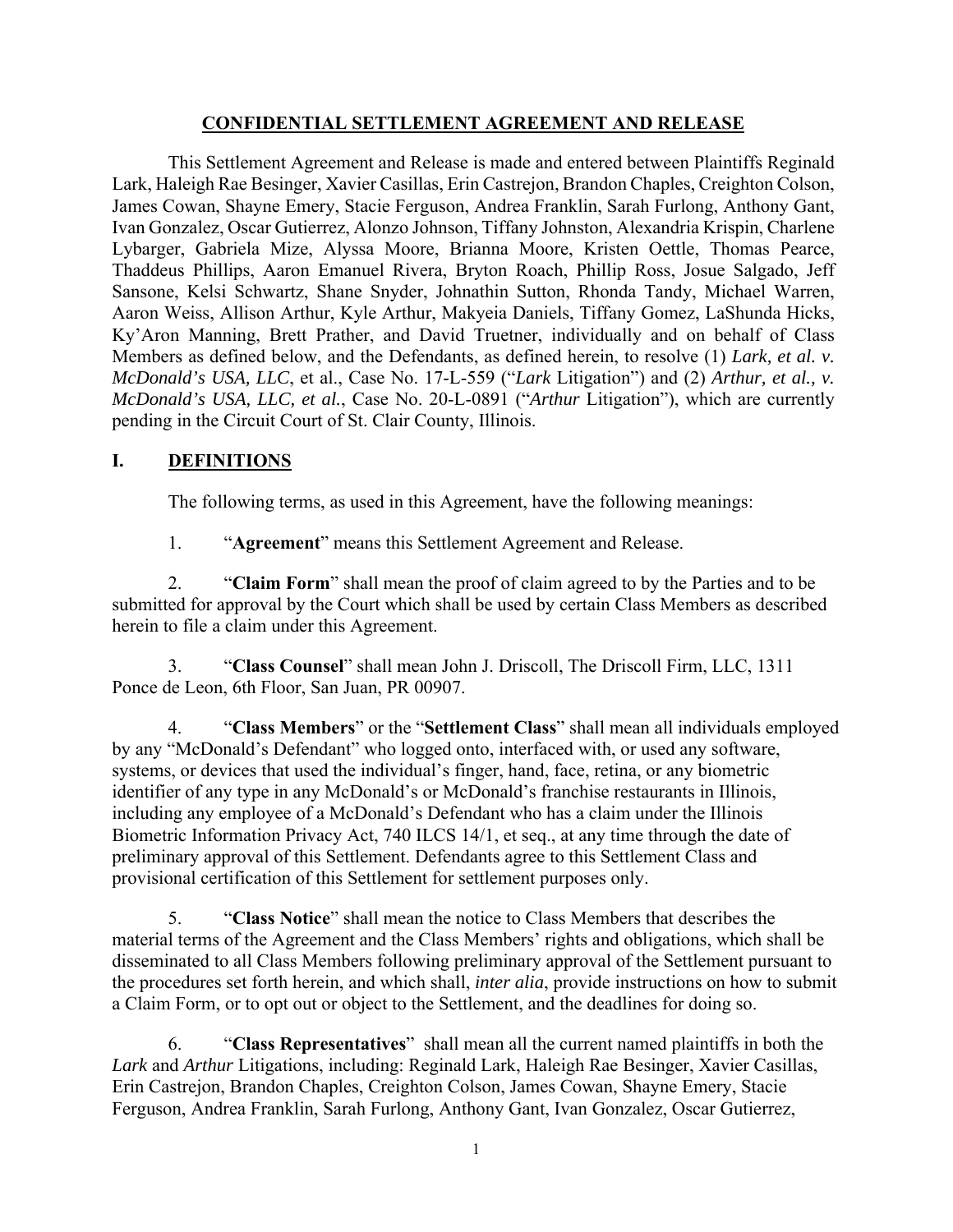Alonzo Johnson, Tiffany Johnston, Alexandria Krispin, Charlene Lybarger, Gabriela Mize, Alyssa Moore, Brianna Moore, Kristen Oettle, Thomas Pearce, Thaddeus Phillips, Aaron Emanuel Rivera, Bryton Roach, Phillip Ross, Josue Salgado, Jeff Sansone, Kelsi Schwartz, Shane Snyder, Johnathin Sutton, Rhonda Tandy, Michael Warren, Aaron Weiss, Allison Arthur, Kyle Arthur, Makyeia Daniels, Tiffany Gomez, LaShunda Hicks, Ky'Aron Manning, Brett Prather, and David Truetner.

7. "**Defendants**" shall mean all defendants named in the *Lark* and *Arthur* Litigations.

8. "**Effective Date**" shall mean the date when the Court enters an order granting final approval of the Settlement if no timely objections are filed to the Settlement, or if timely objections to the Settlement are filed but no objector successfully moves to intervene for purposes of appeal. If timely objections are filed to the Settlement and any objector or objectors successfully intervenes for the purposes of appeal, the "Effective Date" shall be the 61st day following the date on which the Court enters an order of final approval of the Settlement; except that if an appeal is filed from the Court's overruling of objections to the Settlement and/or from the Final Approval Order (other than an appeal limited solely to a challenge to the denial or reduction in the amount of requested attorneys' fees and expenses and/or service payments to the Class Representatives), the "Effective Date" shall be 30 days after the appeal is withdrawn or after all appellate review thereof is exhausted and an appellate decision exhausting such review and affirming the final approval decision becomes final.

9. "**Final Approval Hearing**" shall mean the hearing following Class Notice at which the Court will consider whether the terms of this Agreement are fair, adequate, and reasonable to the class as a whole, which is to take place on February 28, 2022, or as soon thereafter as the matter may be heard.

10. "**Final Approval Order**" shall mean the order granting final approval of the Settlement and entering judgment thereon and dismissing the Litigations and all Defendants with prejudice, in a form mutually agreed to by the Parties, and subject to approval by the Court.

11. **Gross Settlement Amount** shall mean up to \$50,000,000 to resolve the Litigations. This amount is inclusive of all payments made to Class Representatives; Class Members; Class Counsel's attorney's fees and costs approved by the Court; any Court-approved service awards to Class Representatives; and costs and expenses associated with settlement administration. \$5 million of the \$50,000,000 consists of two reserves. Reserve A, consisting of \$2,500,000, is available only in the event that more than 60% of the Settlement Class submit valid and timely Claim Forms. Reserve B, consisting of an additional \$2,500,000, is available only in the event that more than 75% of the Settlement Class submit valid and timely Claim Forms. The Gross Settlement Amount is the maximum amount Defendants and their insurers shall pay under this Settlement and under no circumstances shall Defendants and/or their insurers be required to make additional payments beyond this amount.

12. "**Litigations**" shall mean the cases *Lark, et al. v. McDonald's USA, LLC*, et al., Case No. 17-L-559 and *Arthur, et al., v. McDonald's USA, LLC, et al.*, Case No. 20-L-0891, currently pending in the Circuit Court of St. Clair County, Illinois.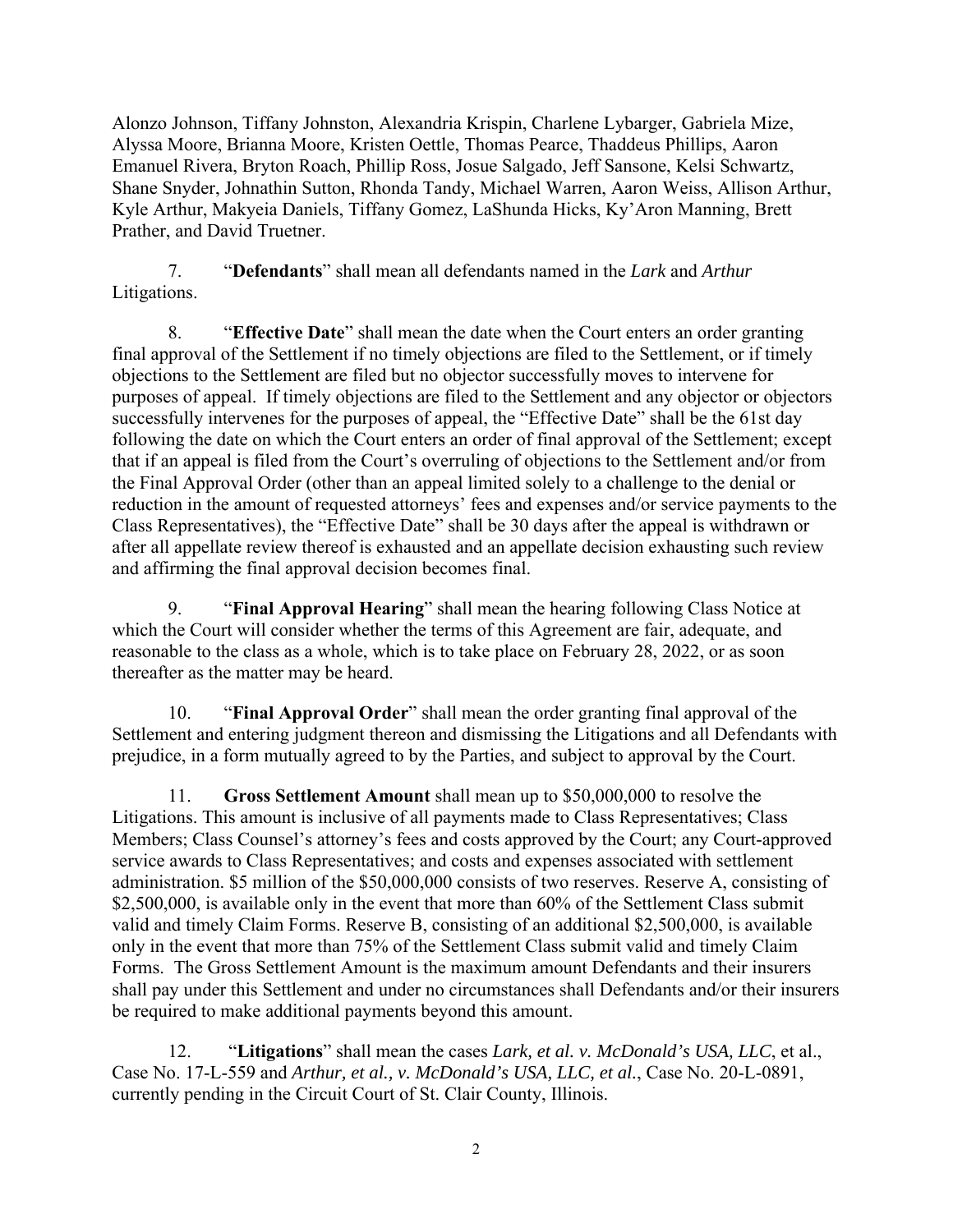13. "**McDonald's Defendants**" shall refer to McDonald's Corporation, McDonald's USA, LLC, McDonald's Restaurants of Illinois, Inc., and any franchisees and entities or individuals operating and/or managing McDonald's brand restaurants in Illinois at any time through the date of final approval, along with their respective affiliated persons and entities, which include, but are not limited to, estates, trusts, trustees, executors, administrators, beneficiaries, landlords, licensees, lessors, lessees, sub-lessees, tenants, franchisees, franchisors, management companies, joint venturers, partners, limited partners, employees, attorneys, agents, officers, directors, managers, members, shareholders, successors, predecessors, parents, indirect or direct subsidiaries, divisions, affiliates, and individuals.

14. "**Parties**" means the parties to the Agreement, specifically, the Class Representatives, individually and on behalf of all Class Members, and Defendants.

15. "**Preliminary Approval Order**" shall mean the order entered and filed by the Court that preliminarily approves the terms and conditions of this Agreement.

16. "**Released Parties**" shall refer, jointly and severally, and individually and collectively, to (1) McDonald's Corporation, McDonald's USA, LLC, McDonald's Restaurants of Illinois, Inc., and any franchisees and entities or individuals operating and/or managing McDonald's brand restaurants in Illinois at any time through the date of final approval, along with their respective affiliated persons and entities, which include, but are not limited to, estates, trusts, trustees, executors, administrators, beneficiaries, landlords, licensees, lessors, lessees, sublessees, tenants, franchisees, franchisors, management companies, joint venturers, partners, limited partners, employees, attorneys, agents, officers, directors, managers, members, shareholders, successors, predecessors, parents, indirect or direct subsidiaries, divisions, affiliates, and individuals (collectively, "McDonald's Defendants"), as well as insurers and reinsurers of the McDonald's Defendants, including but not limited to Certain Underwriters at Lloyd's (subscribing to Cyber Liability Insurance Policy No. B1262FI0532716 issued to McDonald's for the period September 30, 2016 to September 30, 2017), American Family Mutual Insurance Company, S.I. and Austin Mutual Insurance Company and their affiliates, Certain Underwriters at Lloyd's, Syndicate 2623/623 ("Beazley") subscribing to Master Policy No. B1230FC08829A18, B1230FC08829A19, and B1230FC08829A20, and RSUI Indemnity Company; (2) any entities or persons (former or present), including vendors, with whom McDonald's Defendants have done business in relation to any McDonald's location in Illinois, and their respective affiliated persons and entities, which include, but are not limited to, estates, trusts, trustees, executors, administrators, beneficiaries, landlords, licensees, lessors, lessees, sublessees, tenants, franchisees, franchisors, joint venturers, partners, limited partners, owners, employees, attorneys, agents, officers, directors, managers, members, shareholders, successors, predecessors, parents, indirect or direct subsidiaries, divisions, affiliates, management companies, individuals, insurers and reinsurers; and (3) any other entity or person affiliated with any of the entities or persons in this Paragraph, which Plaintiffs or any Settlement Class Member claims, might claim, or could have claimed to be liable in any court or administrative proceeding. Notwithstanding the foregoing, claims arising under the BIPA against the following entities that are brought by employees of those entities are not released herein: BMD Corporation; Carnagio Enterprises, Inc.; Nornat Management Services, Inc.; Schmitt Management Corporation; and Schmitt-Orchard LLC.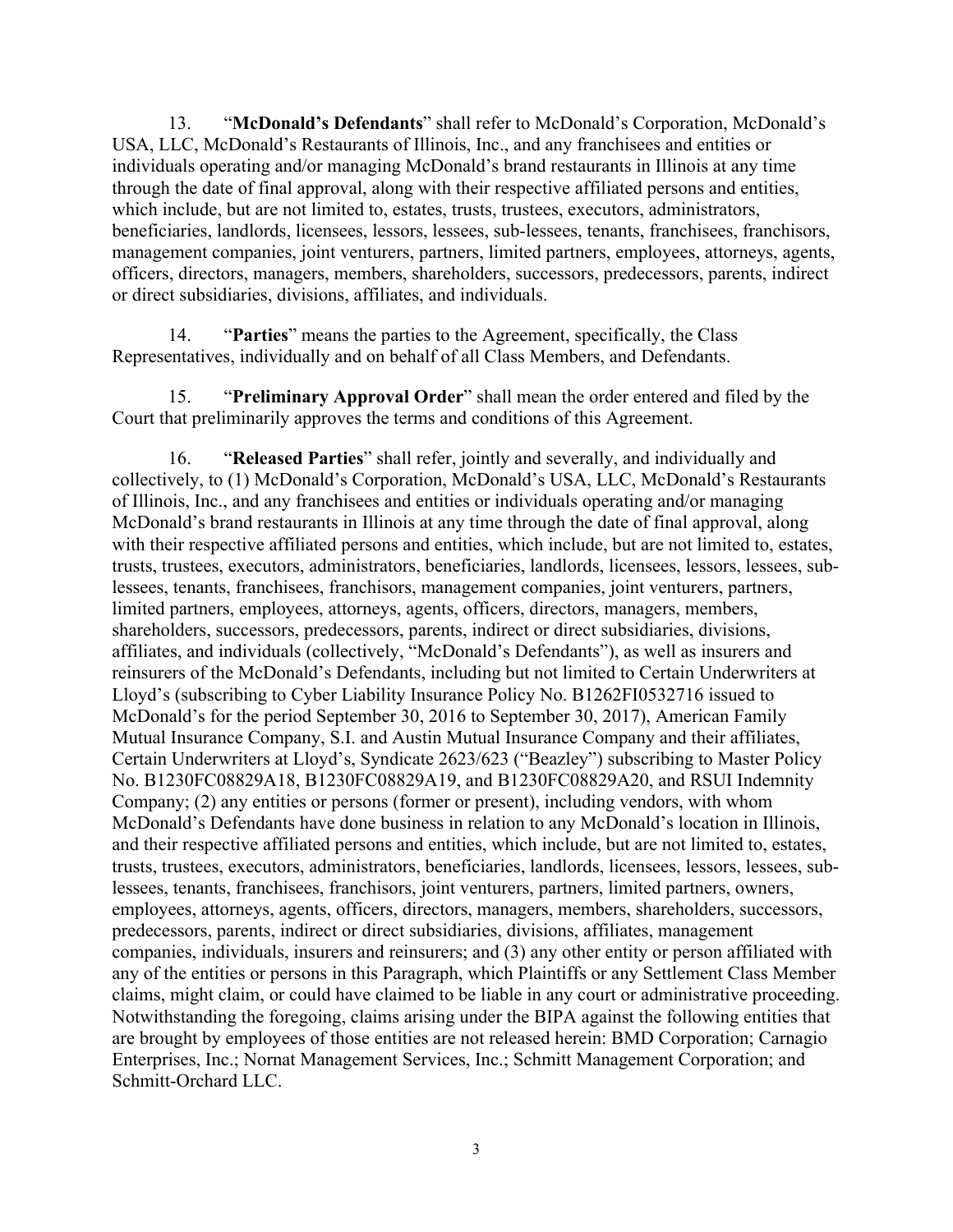17. "**Response Deadline**" means the deadline by which Class Members must postmark to the Settlement Administrator valid requests to opt out, valid Claim Forms, or valid objections to the Settlement. The Response Deadline will be 50 days from the postmark date initial mailing of the Class Notice by the Settlement Administrator, unless the 50th day falls on a Sunday or Federal holiday, in which case the Response Deadline will be extended to the next day on which the U.S. Postal Service is open.

18. "**Settlement**" shall refer to this Agreement to settle the claims as set forth and embodied in this Agreement.

19. "**Settlement Administrator**" shall mean Epiq, the third-party agent that shall implement and administer the notice and claims process and distribution of settlement monetary proceeds.

20. "**Settlement Website**" shall mean a website established and administered by the Settlement Administrator, which shall contain information about the Settlement, including electronic copies of this Agreement, copies of the operative complaint in the *Arthur* and *Lark* Litigations, and Court orders related to the approval of the Settlement. The URL of the Settlement Website shall be www.ArthurLarkBIPASettlement.com.

## **II. FACTUAL BACKGROUND AND RECITALS**

21. On September 27, 2017, Plaintiffs Macy Koeneman and Krista Noell<sup>1</sup> filed a putative class action lawsuit against McDonald's Corporation and McDonald's USA, LLC, and unnamed "Doe Defendants" in the Twentieth Judicial Circuit Court of St. Clair County, Illinois, alleging violations of the Illinois Biometric Information Privacy Act, 740 ILCS § 14/1, et seq. ("BIPA") (referred to as the "*Lark* Litigation"), arising from allegations that Plaintiffs Koeneman's and Noell's, and other McDonald's-brand restaurant employees' biometric information was improperly collected, stored, used, and disseminated.

22. The parties agreed to mediate the *Lark* Litigation before the Hon. Judge Morton Denlow (retired). Following the unsuccessful mediation, Plaintiffs Noell and Koeneman amended their complaint on June 17, 2019, to add McDonald's Restaurants of Illinois, Inc. and 26 additional McDonald's franchisee entities as defendants and 39 additional named plaintiffs. The First Amended Complaint contained an identical eight causes of action for each of the 32 defendants: (1) failure to establish a publicly available policy (740 ILCS 14/15(a)); (2) failure to comply with established retention schedule and destruction guidelines (740 ILCS 14/15(a)); (3) failure to inform of collection and/or storage  $(740$  ILCS  $14/15(b)(1)$ ; (4) failure to inform of specific purpose and length of term (740 ILCS 14/15(b)(2)); (5) failure to obtain written release (740 ILCS 14/15(b)(3)); (6) unauthorized disclosure, re-disclosure or dissemination (740 ILCS 14/15(d)); (7) failure to use reasonable standard of care (740 ILCS 14/15(e)(1)); and (8) failure to use same standard as other confidential and sensitive information (740 ILCS 14/15(e)(2)).

<sup>&</sup>lt;sup>1</sup> On August 13, 2018, Plaintiff Koeneman voluntarily dismissed her claims when her counsel received her signed written release. On August 16, 2018, Plaintiffs filed a motion for class certification but the motion has not been set for hearing or briefed. Plaintiff Noell dismissed her own case on October 22, 2019.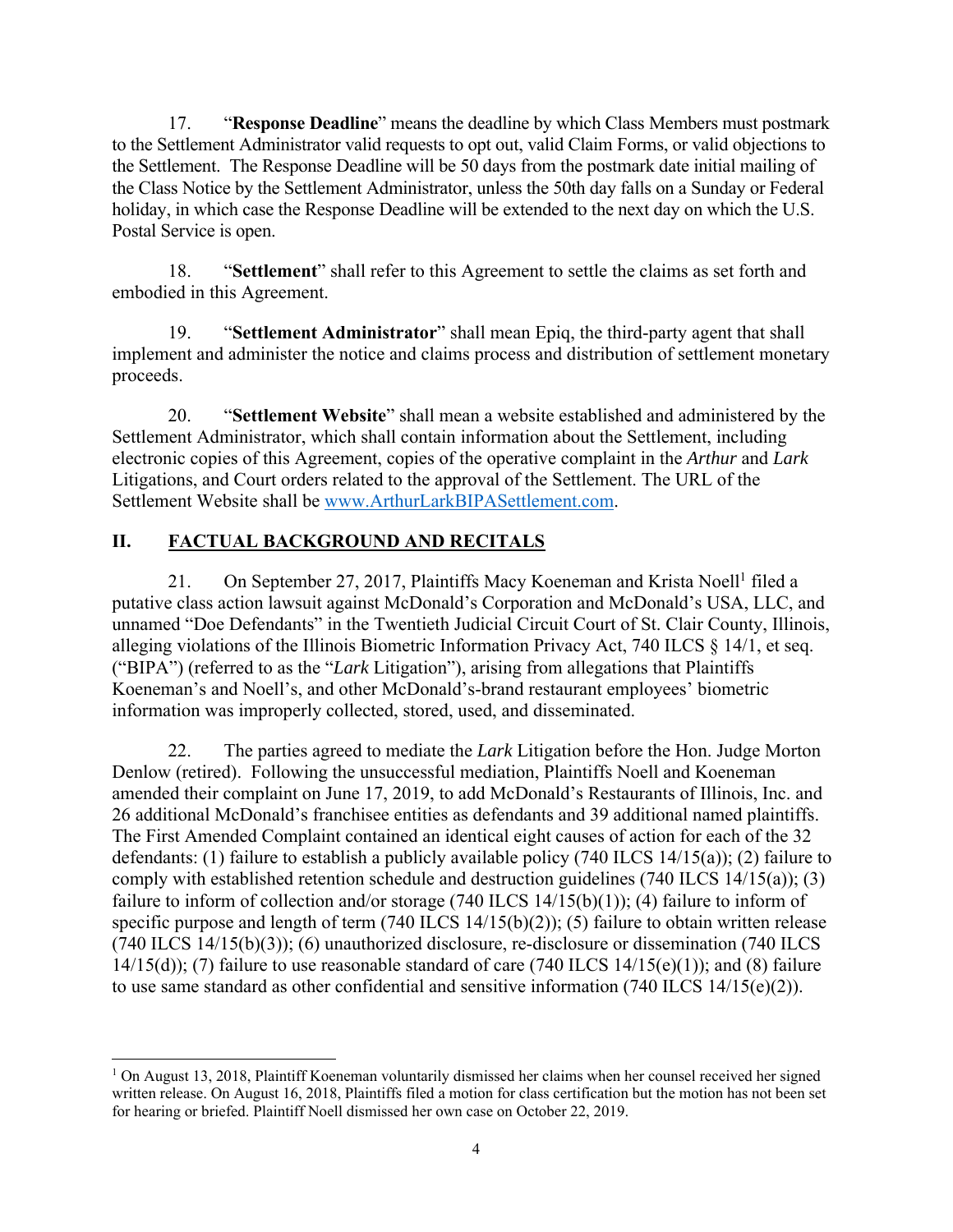23. In response, certain franchisee defendants filed motions to dismiss, transfer venue, and sever. Plaintiffs responded with motions for leave to file a Second Amended Complaint and Third Amended Complaint; the Court granted those motions over the defendants' objections. Plaintiffs filed their Second Amended Complaint on October 29, 2019 and filed their Third Amended Complaint on November 25, 2019. Both amendments removed certain named plaintiffs and defendants and added back certain other defendants. Certain franchisee defendants filed motions to dismiss, transfer venue, and sever in response to the Third Amended Complaint. Those motions remain pending, along with a motion to substitute the current Judge and plaintiffs' Motion for Leave to Amend.

24. Throughout the course of the *Lark* Litigation, six defendants exercised their statutory right to substitute the judges presiding over the matter, and plaintiffs exercised their statutory right to substitute the judge once. The *Lark* Litigation is currently pending before the Hon. Judge Andrew Gleeson.

25. To date the Parties have engaged in motion practice and extensive discovery in the *Lark* Litigation.

26. On November 10, 2020, Plaintiffs Allison Arthur, Kyle Arthur, Ma-Kyeia Daniels, Tiffany Gomez, LaShunda Hicks, Ky'Aron Manning, Brett Prather, and Davit Truetner filed a putative class action lawsuit against McDonald's Corporation, McDonald's USA, LLC and 214 McDonald's franchise entities in the Twentieth Judicial Circuit Court of St. Clair County, Illinois ("*Arthur* Litigation"). Like *Lark*, the *Arthur* Litigation alleged violations of the Illinois BIPA for improper collection, storage, use, and dissemination of biometric information. The *Arthur* Litigation is currently pending before the Hon. Heinz M. Rudolf.

27. The Parties retained former U.S. District Court Judge Layn Phillips (Ret.) to serve as mediator of both the *Lark* and *Arthur* Litigations. Judge Phillips held full-day mediation sessions on March 11, 2021, and April 7, 2021. When those mediation sessions failed to result in an agreement, the Parties continued to engage in negotiations with the assistance of Judge Phillips for the next several months. On September 17, 2021, Judge Rudolf in the *Arthur* Litigation ordered to Parties to engage the Hon. Lloyd Cueto (Ret.) as an additional mediator. The Parties continued to have negotiations through both Judge Phillips and Judge Cueto for the next several weeks.

28. As a result of these several months of negotiations, the Parties reached agreement on the terms of a settlement that will resolve both the *Lark* and *Arthur* Litigations and, as set forth herein, all claims that relate to or arise out of the allegations in the *Lark* and *Arthur* Litigations and that relate in any way to information that is or could be protected under the Illinois Biometric Information Privacy Act, 740 ILCS 14/1 et seq., or any other similar state, local, or federal law, regulation, ordinance, or common law.

29. As part of the settlement, the Parties have agreed to consolidate the *Lark* Litigation with the *Arthur* Litigation for purposes of seeking approval of the settlement with Judge Rudolf according to the terms and conditions set forth herein, in recognition that the outcome of both Litigations is uncertain and that achieving a final result through litigation would require substantial additional risk, discovery, time, and expense.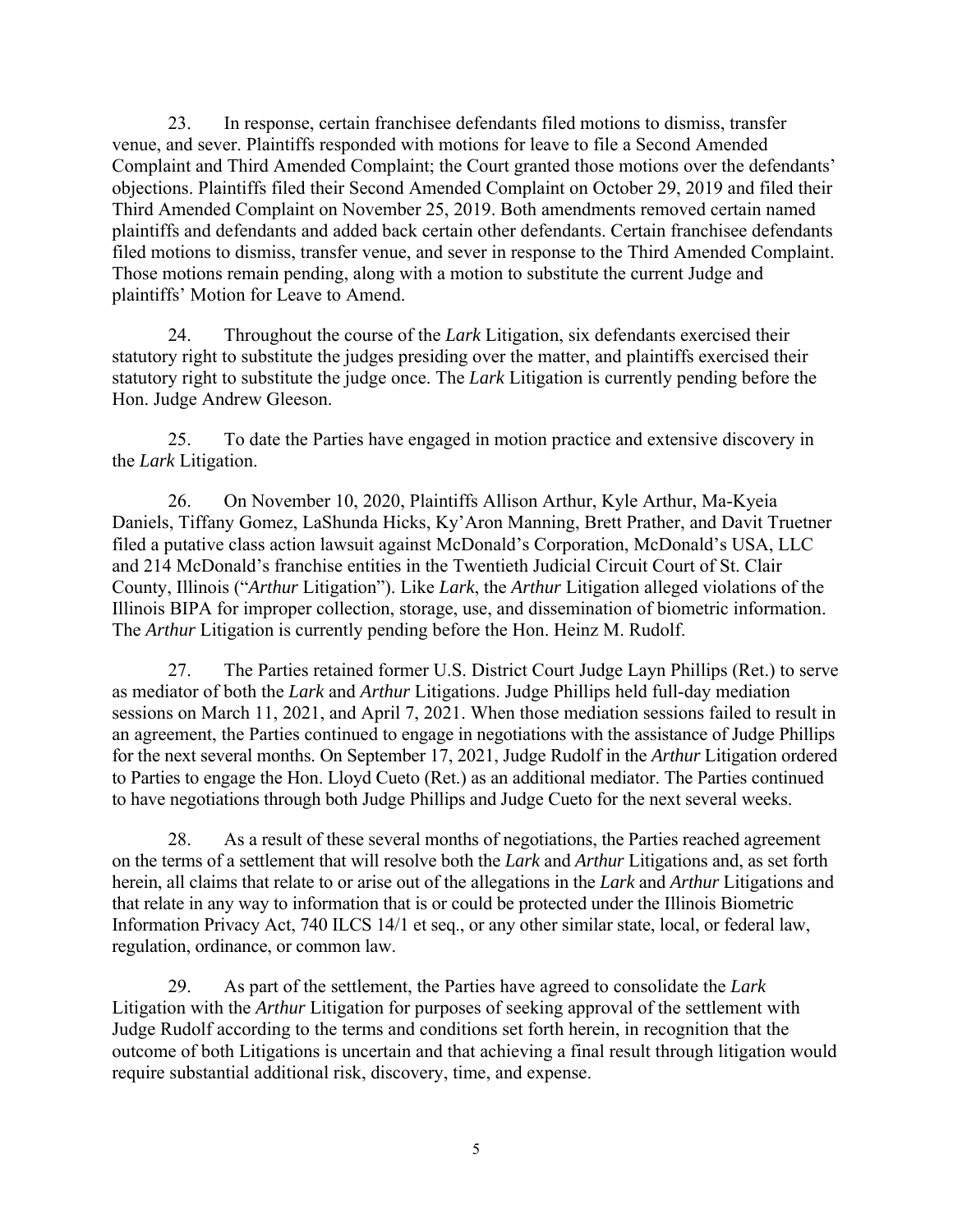30. Defendants deny each and every allegation and all charges of wrongdoing or liability of any kind whatsoever that the Class Representatives have asserted in the Litigations. Nonetheless, Defendants desire to settle the Litigations, and thus avoid the expense, risk, exposure, inconvenience, and distraction of continued litigation of the matters being fully settled and finally put to rest in this Agreement. Neither this Agreement, nor any negotiation or act performed or document created in relation to the Agreement or negotiation or discussion thereof is, or may be deemed to be, or may be used as, an admission of, or evidence of, any wrongdoing or liability.

31. Class Representatives and Class Counsel have conducted an investigation into the facts and the law regarding the Litigations and have concluded that a settlement according to the terms set forth below is fair, reasonable, and adequate, and beneficial to and in the best interests of Class Representatives and the Class Members, recognizing: (a) the existence of complex and contested issues of law and fact; (b) the risks inherent in litigation; (c) the likelihood that future proceedings will be protracted and expensive if not settled by voluntary agreement; and (d) the magnitude of the benefits derived from the contemplated settlement in light of both the maximum potential recovery and likely range of recovery to be obtained through further litigation and the expense thereof, as well as the potential of no recovery at all.

32. Therefore, in consideration of the recitals listed above and the promises, releases, and warranties set forth herein, and with the Parties' intent to be legally bound and to acknowledge the sufficiency of the consideration and undertaking set forth herein, the Class Representatives, individually and on behalf of the Class Members, on the one hand, and the Defendants, on the other hand, agree that the Litigations shall be and are finally and fully compromised and settled as to the Released Parties, on the terms and conditions set forth herein, subject to Court approval.

## **III. PRELIMINARY APPROVAL**

33. **Procedures.** The Parties agree to the following procedures for obtaining the *Arthur* Court's preliminary approval of the Settlement, notifying Class Members, obtaining final Court approval of the Settlement, and administering the Settlement. The Parties shall cooperate in good faith in attempting to coordinate timelines and distribution schedules for this Settlement, to minimize costs and promote the efficient administration of the Settlement.

34. **Preliminary Approval of Settlement and Request for Preliminary Approval Order.** After the Agreement is executed, Class Representatives shall file a motion requesting that the Court enter the Preliminary Approval Order, which shall include a request that the Court certify the Settlement Class for purposes of effectuating the Settlement. Defendants agree to certification of the Settlement Class for purposes of this Settlement only. The motion and supporting papers shall be consistent with the terms of this Agreement, and Class Representatives shall provide Defendants with a draft of the motion for Defendants' review and comment no fewer than 10 days prior to filing. The requested Preliminary Approval Order shall:

- a. Preliminarily approve the proposed Settlement and this Agreement;
- b. Certify the Settlement Class for purposes of this Settlement only;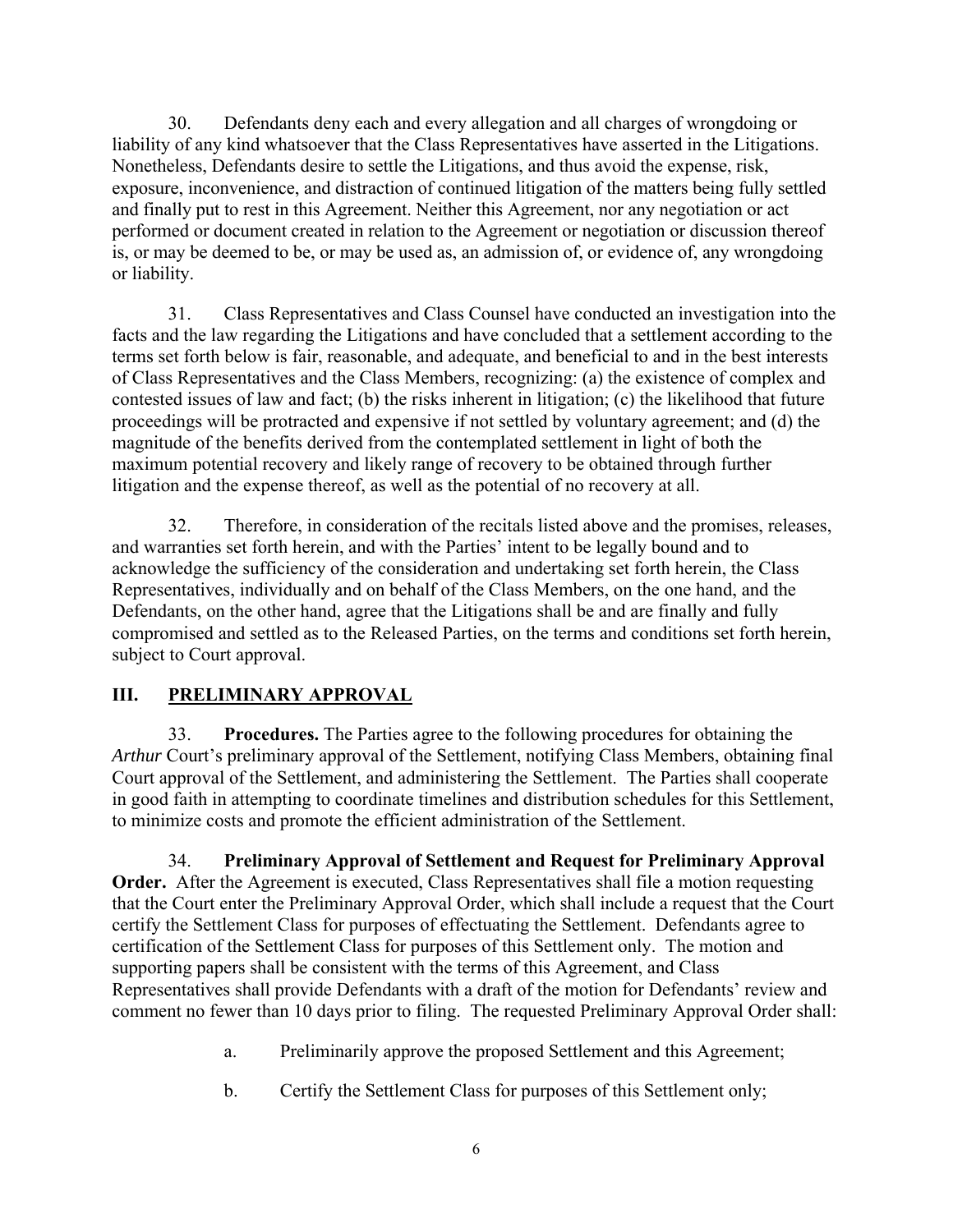c. Stay the Litigations, such that no Party will initiate or continue any proceedings or requests for relief relating to the events underlying the Litigations;

d. Approve the plan for providing notice to the Class Members under this Agreement, including the form of the Class Notice and the Claim Form;

e. Approve the procedures for distribution of payments to Class Members under this Agreement;

f. Approve the procedures for Class Members to file Claim Forms, object to the Settlement, or opt out of the Settlement, including by setting appropriate deadlines;

g. Approve designation of Class Representatives as class representatives for the Class Members, and Class Counsel as counsel for the Class Members for purposes of this Settlement; and

h. Schedule the Final Approval Hearing for final approval of this Settlement and entry of Final Approval Order to take place on February 28, 2022, or as soon thereafter as the matter may be heard.

## **IV. CLASS NOTICE, SETTLEMENT ADMINISTRATION, FINAL APPROVAL**

35. **Class List**. No later than December 7, 2021, Defendants shall provide to the Settlement Administrator a list of all Class Members (the "Class List") that the McDonald's Defendants will have diligently and in good faith compiled based on readily available information already within the McDonald's Defendants' possession. The Class List will be formatted in Microsoft Office Excel, will be password protected, and will contain the name, last known mailing address and email address (if available), employment start and end dates, and social security numbers. The Settlement Administrator shall keep contact information and social security numbers of Class Members strictly confidential, except as needed to verify Class Member identity and contact information.

36. **Notice to Class Members**. Notice of the Settlement shall be provided to Class Members. The Parties believe and agree that the following procedures for such notice provide the best practicable notice to Class Members.

> a. No later than December 21, 2021, the Settlement Administrator shall mail notice to all Class Members of the Agreement, the rights that will be extinguished under the Agreement, and the rights and the processes by which Class Members may participate in, comment on, object to, or exclude themselves from the Settlement.

b. Notice in the form approved by the Court shall be provided via regular, First-Class mail and email for Class Members for whom postal and email addresses are available in McDonald's Defendants' records.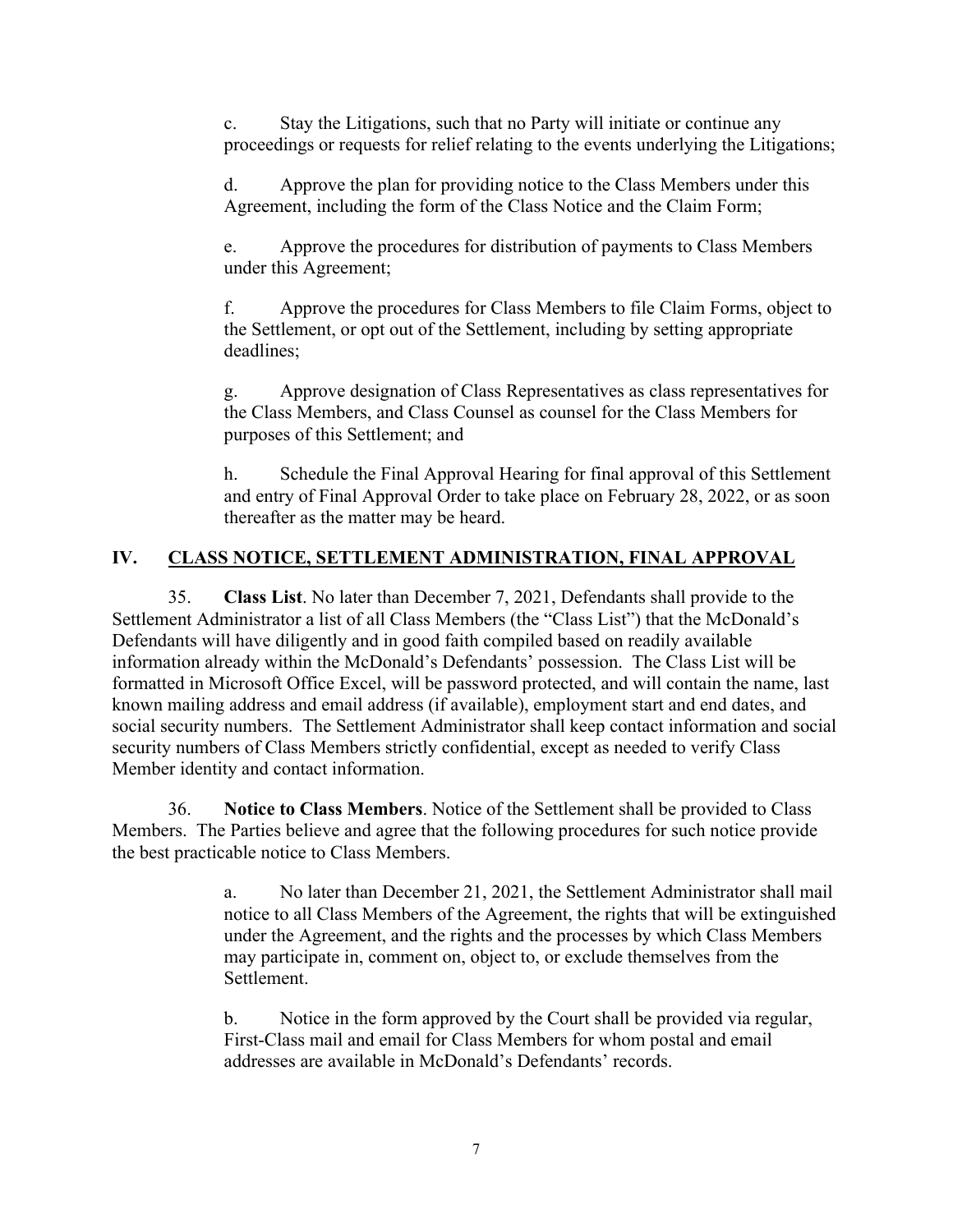c. Class Members will be provided with postage pre-paid Claim Forms, which must be returned to the Settlement Administrator with a postmark no later than the Response Deadline.

d. Any Class Notices returned to the Settlement Administrator as nondeliverable with a forwarding address on or before the Response Deadline will be sent via regular First-Class mail to the forwarding address within 5 days of receipt of the forwarding address, and the Settlement Administrator will state the date of such re-mailing on the Class Notice.

e. No later than December 21, 2021, the Settlement Administrator shall also establish the Settlement Website that describes and includes a copy of this Agreement, and other information on how to obtain a Claim Form for individuals who believe they should be included in the Settlement Class but did not receive a Class Notice.

f. For any Class Notice that is returned by the post office as undeliverable without a forwarding address or addressee unknown, the Settlement Administrator shall perform a skip trace that shall use such public and proprietary electronic resources as are available to the Settlement Administrator that lawfully collect address data from various sources such as utility records, property tax records, motor vehicle registration records, and credit bureaus. If the Settlement Administrator is successful in locating an alternate subsequent address or addresses, the Settlement Administrator shall perform a single re-mailing of the Class Notice to the new address(es) within 10 days of receipt of the undeliverable notice.

37. **Objecting to the Settlement**. Any Class Member may object to the Settlement subject to the provisions below:

> a. A written statement of objection must be (a) filed with the Clerk of the Court; and (b) sent via U.S. mail, hand delivery, or overnight delivery to Class Counsel, Defendants' Counsel, and the Settlement Administrator.

b. The objection must state: (a) the Class Member's full name, address and current telephone number; (b) the case name and number of the *Arthur* Litigation; (c) a statement confirming information to verify they are a Class Member; (d) all grounds for objection, with factual and legal support for the stated objection, including any supported materials; and (e) the identification of any other objections they have filed, or had filed on their behalf, in any other class action cases in the last four years. The objection must be signed by the Class Member.

c. If represented by counsel, the objector must also provide the name and telephone number of their counsel. If the objector intends to appear at the Final Approval Hearing, either with or without counsel, they must state as such in the written objection, and must also identify any witnesses they may call to testify at the Final Approval Hearing and all exhibits they intend to introduce into evidence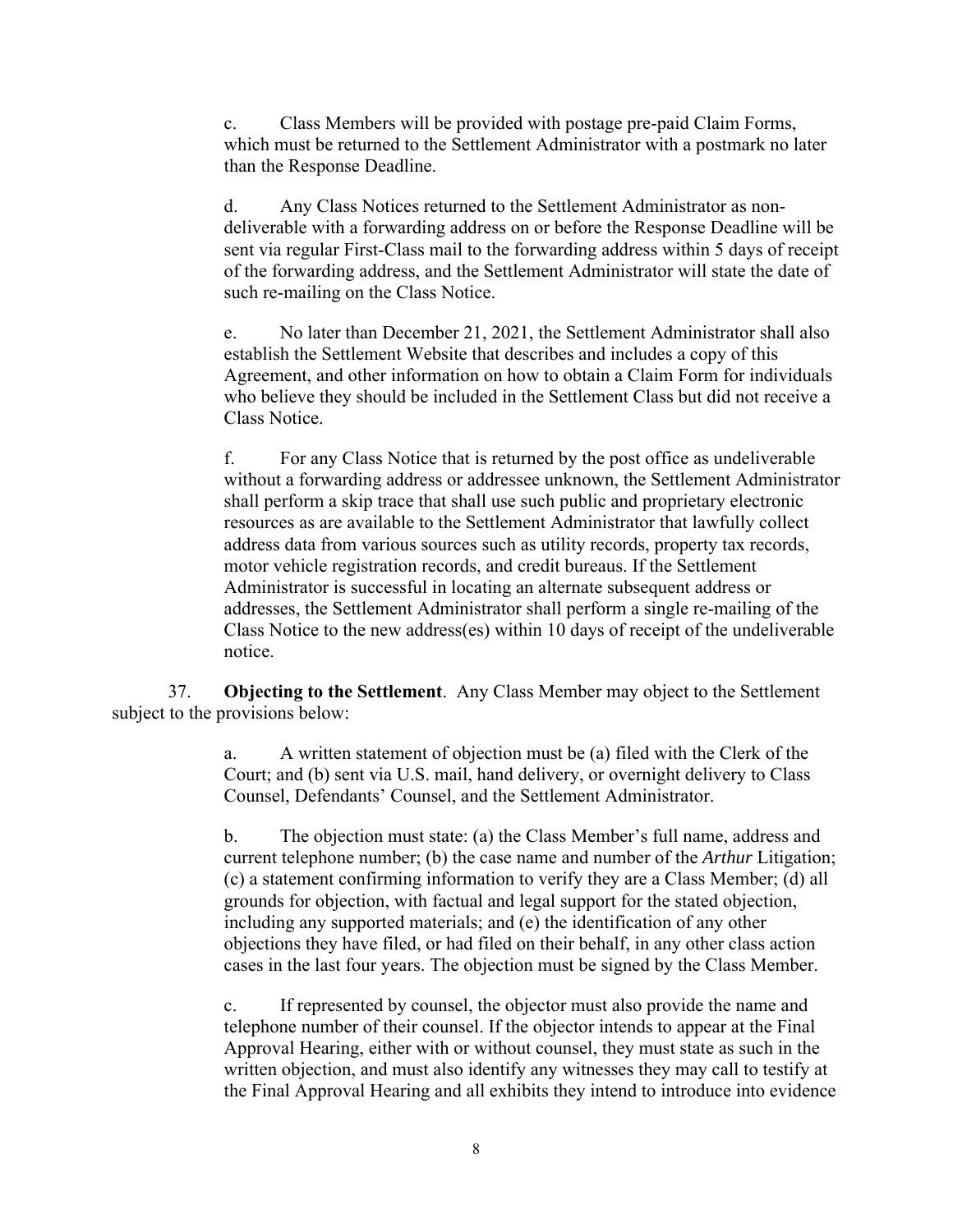at the Final Approval Hearing, which must also be attached to, or included with, the written objection.

d. Any objection to this Agreement, and any papers submitted in support of said objection, shall be considered by the Court at the Final Approval Hearing only if submitted on or before the Response Deadline. The postmark date of the mailing shall be the exclusive means for determining whether an objection is timely.

e. Any Class Member who fails to timely file and serve a written objection and notice of intent to appear at the Final Approval Hearing pursuant to this Agreement shall not be permitted to object to the approval of the Agreement at the Final Approval Hearing and shall be foreclosed from seeking any review of the Agreement or its terms by appeal or other means.

38. **Claim Form Submission**. This is a claims-made settlement. Class Members must submit a timely and valid Claim Form to the Settlement Administrator on or before the Response Deadline in order to receive payment. Class Members who do not submit a timely and valid claim form will not be eligible for payment.

> a. Completed Claim Forms shall be submitted directly to the Settlement Administrator via U.S. Mail or online through the Settlement Website. These shall be the only two methods by which Claim Forms may be validly submitted.

b. The Settlement Website shall contain information on how to contact the Settlement Administrator, how to obtain a Claim Form if needed, and the process and deadline for submitting a Claim Form.

c. The Settlement Administrator will determine whether the Claim Form submitted by any Class Member is a timely, complete, and valid claim form that entitles the Class Member to receive a settlement payment ("Approved Claim").

d. If a Claim Form is timely submitted but is deficient in one or more aspects, the Settlement Administrator shall, within 5 days of receipt of the deficient Claim Form, notify the Parties' counsel of receipt of the deficient form and shall return the form to the Class Member with a letter explaining the deficiencies and informing the Class Member that he or she shall have 14 days from the date of the deficiency notice to correct the deficiencies and resubmit the Claim Form.

e. Absent mutual agreement of the Parties, no Claim Form shall be honored, and a Class Member will not be entitled to any monetary compensation, if postmarked or electronically submitted after the Response Deadline.

f. The claims rate of the Settlement Class will be determined as of the Response Deadline.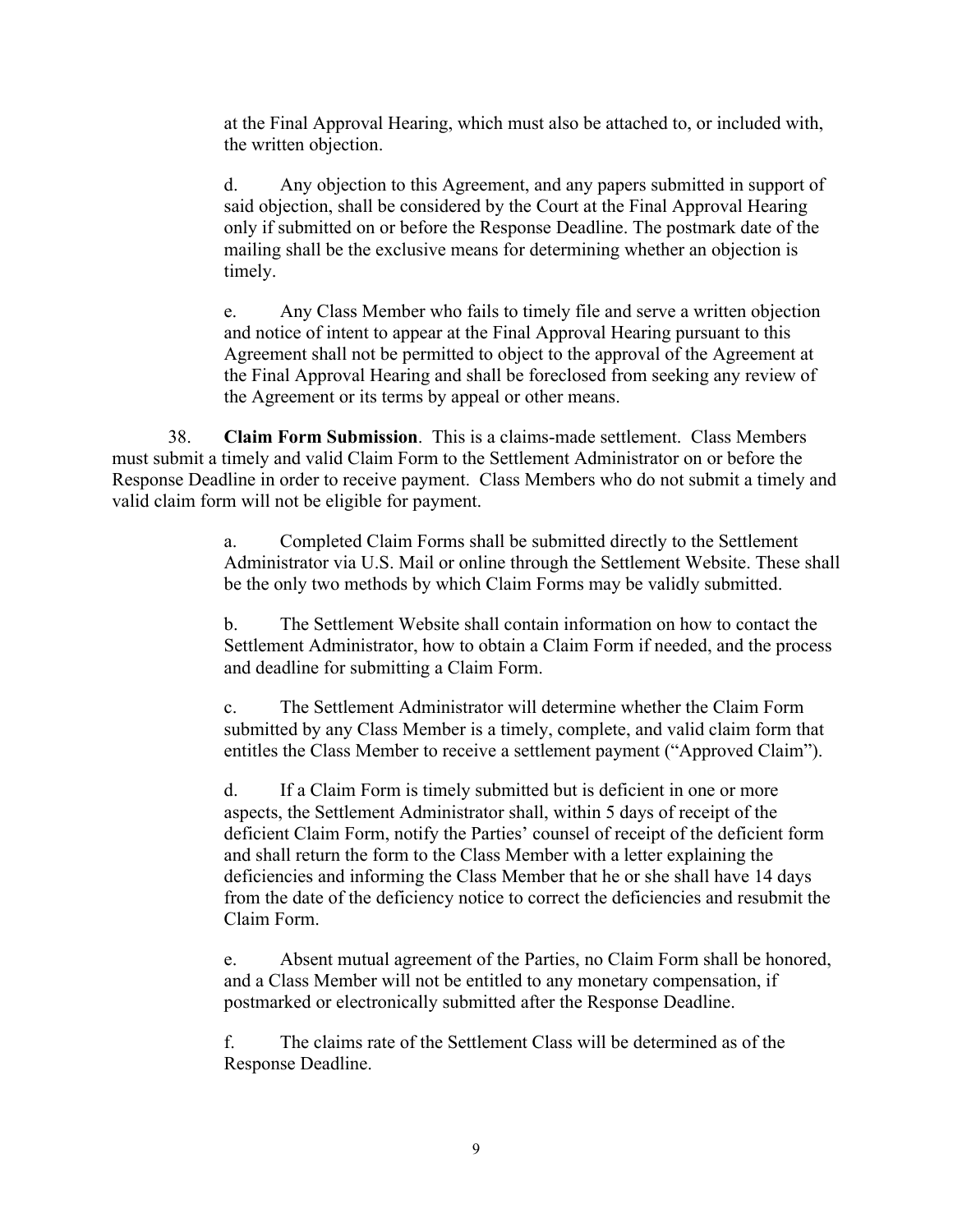g. Within 7 days of the Response Deadline, the Settlement Administrator will submit to Counsel for the Parties a report listing all the Approved Claims by Class Members and any Claim Forms received but determined not to be Approved Claims.

39. **Opting Out of the Settlement**. A Class Member who wishes to opt-out must submit a Court-approved opt-out form to the Settlement Administrator on or before the Response Deadline.

> a. The opt-out form must be sent to the Settlement Administrator via U.S. Mail, and post-marked prior to the Response Deadline. In light of the COVID-19 pandemic, the Settlement Administrator shall also create a dedicated e-mail address to receive opt-out forms electronically. These are the only two methods by which opt-out forms may be validly submitted.

b. The opt-out form will be made available on the Settlement Website.

c. All Class Members who do not timely and validly opt out will be bound by the Settlement, including the terms of the Release set forth in Section VI of this Agreement.

d. If a Class Member submits both an opt-out form and a Claim Form, the opt-out form shall be deemed invalid and the Class Member's Claim Form and release of claims shall be valid and controlling.

e. No person may request to be excluded from the Settlement Class through "mass" or "class" opt-outs.

f. Class Members who submit valid and timely opt-out forms shall not receive any payment pursuant to this Settlement, nor shall such Class Members be bound by the terms of this Settlement.

g. The Settlement Administrator shall provide copies of all opt-out forms to Counsel via weekly status updates.

h. Within 7 days after the Response Deadline, the Settlement Administrator shall provide Counsel a written list reflecting all Class Members that timely and validly submitted opt-out forms.

i. A list reflecting all Class Members who timely and validly opted-out of the settlement shall also be filed with the Court at the time of the motion for final approval of the settlement.

40. **Settlement Administrator Declaration**. No later than 3 days prior to the deadline for filing a motion for final settlement approval, the Settlement Administrator shall provide counsel for the Parties with a declaration setting forth: (a) its efforts to provide notice to the class and proof of mailing of the Class Notice; (b) the total number of individuals on the Class List who were sent a Class Notice; (c) the total number of those individuals whose Class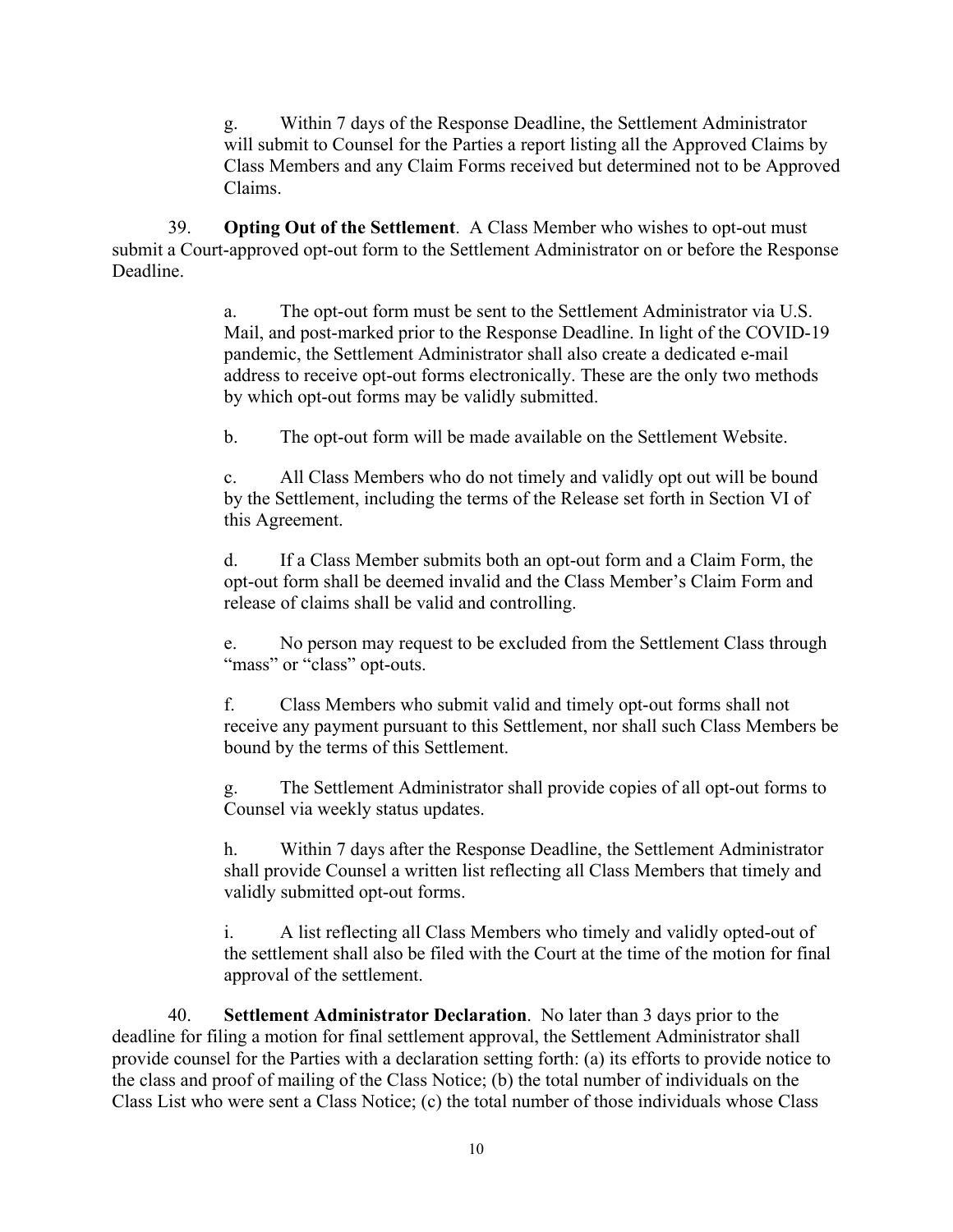Notices were returned as undeliverable or addressee unknown; (d) the total number of those individuals whose Class Notices were subsequently sent to a corrected address; (e) the total number of Class Members who filed timely objections to the Settlement, along with the complete copies of all objections received, including the postmark dates for each objection; (f) the total number of individuals who requested a Claim Form; (g) the total number of individuals who submitted a Claim Form; (h) the total number of individuals who submitted valid Claim Forms and were determined to be Class Members; (i) the total number of individuals who submitted Claim Forms that were deficient, and how such deficiencies were resolved by the Settlement Administrator after conferring with counsel for the Parties; and (j) the total number of Class Members who filed valid opt-out forms, including complete copies of all opt-out forms and the postmark dates for each. The Settlement Administrator shall provide an updated declaration on these topics 3 days prior to the date of the Final Approval Hearing if any changes or additions have occurred, and again 3 days after the Effective Date of the Settlement or such other later date as the Court or the Parties may agree upon.

41. **Confidentiality of Class Member Information**. Class Counsel agree that Class Member contact information will be treated as confidential, and Class Counsel will not use such Class Member contact information for any purpose other than implementation of this Settlement.

42. **Final Approval Motion.** On February 18, 2022, or by some other date if so directed by the Court, the Parties will file in the *Arthur* Court a motion and supporting memorandum requesting: (a) final approval of the Agreement; (b) final appointment of the Class Representatives and Class Counsel; and (c) final certification of the Settlement Class ("Final Approval Motion"). At least 10 days prior to the filing of the Final Approval Motion, Class Representatives shall provide a draft of the Motion and supporting documents to Defendants for their review and comment. In conjunction with the Final Approval Motion, the Parties shall jointly submit to the *Arthur* Court a proposed Final Approval Order that, without limitation:

> a. Grants final approval to this Agreement and its terms as being a fair, reasonable, and adequate settlement as to the Class Members within the meaning of 735 ILCS 5/2-801 and directing its consummation according to its terms;

b. Dismisses, with prejudice, all claims of the Class Members against Defendants in the Litigations, without costs and fees except as explicitly provided for in this Agreement; and

c. Reserves continuing and exclusive jurisdiction by the *Arthur* Court over the Settlement and this Agreement for the purposes of administering, consummating, supervising, construing and enforcing the Settlement.

43. **Final Approval Hearing**. On February 28, 2022, or as soon thereafter as the matter may be heard , the *Arthur* Court will conduct a Final Approval Hearing to determine final approval of this Settlement and to enter the Final Approval Order. Class Counsel will also seek an order determining the amounts to be paid from the Gross Settlement Fund for attorneys' fees and expenses and service payments and any other matters as required herein. The Parties shall not object to any final approval order that is substantially in the form submitted to the Court by the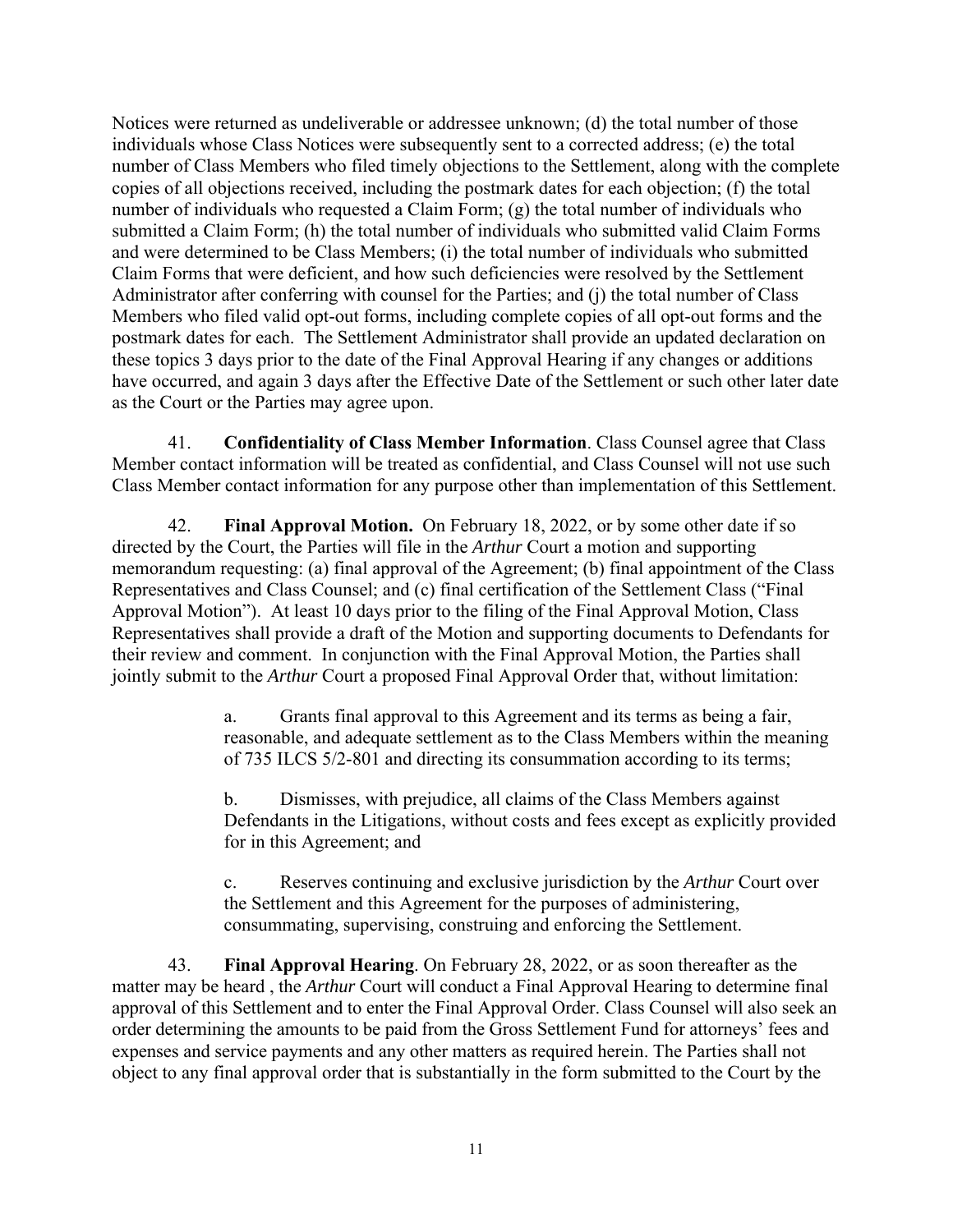Parties. If the Court grants final approval of the Settlement, the Settlement Administrator shall post the Final Approval Order on its website within 7 days of entry of the Final Approval Order.

# **V. SETTLEMENT FUND**

44. **Qualified Settlement Fund**. The Settlement Administrator shall establish a "qualified settlement fund" ("Qualified Settlement Fund" or "QSF") within the meaning of Treas. Reg. § 1.468B-1. Attorneys' fees, service award payments, and all settlement administration costs and expenses will be paid from the QSF. Payments to Class Members will be made after payment of attorneys' fees, service award payments, and settlement administration costs and expenses. The Settlement Administrator shall notify counsel for the Parties prior to making any payments from the QSF.

45. **Deposit of Funds into QSF**. Within 30 days after entry of the Preliminary Approval Order, Defendants will deposit \$22,500,000 into the QSF. Any amounts in addition to \$22,500,000 that are necessary to meet Defendants' obligations under this Settlement shall be deposited within 31 days after the Effective Date. Defendants shall not be obligated to fund any amount of the Gross Settlement Amount that has not been claimed by Class Members pursuant to Part IV. In no event shall the total payments made by Defendants, including Settlement Administrator's costs and expenses, service awards, attorneys' fees and costs, and claimed Class Member payments, exceed the Gross Settlement Amount.

46. **Class Member Payments**. Class Members will be eligible to receive a distribution from the Gross Settlement Amount less attorneys' fees and costs, Service Award payments and settlement administration costs and expenses ("Net Settlement Amount") through an allocation methodology and formula based on the employment dates for each Class Member. Class Members whose employment began on or before December 31, 2018 shall be entitled to up to \$375, and Settlement Class Members whose employment began on or after January 1, 2019 shall be entitled to up to \$190 (collectively, the "Maximum Payments"), such amounts to be reduced proportionately only to the extent the amount of claims submitted exceeds the Net Settlement Amount. In no event shall the amount paid to Settlement Class Members cause the Gross Settlement Amount to exceed the amounts described in Paragraph 11. Only Class Members who submit a valid and timely Claim Form will receive an allocation. Any part of the Net Settlement Amount remaining after all amounts are paid to Settlement Class Members who submit a valid and timely Claim Forms shall be retained by the Defendants and Defendants shall have no further obligation to pay such amounts to anyone.

47. **Time for Payment.** Settlement Class Members who submit a timely and valid Claim Form will be paid from the QSF established by the Settlement Administrator within 60 days of the Effective Date or, if appeals are filed as to any award(s) of attorneys' fees and service awards, within 60 days of the resolution of such appeals.

> a. Checks shall be mailed by first class mail to the last known address of all Class Members, as reflected in the Settlement Administrator's records following the notice procedures of Part IV of this Agreement.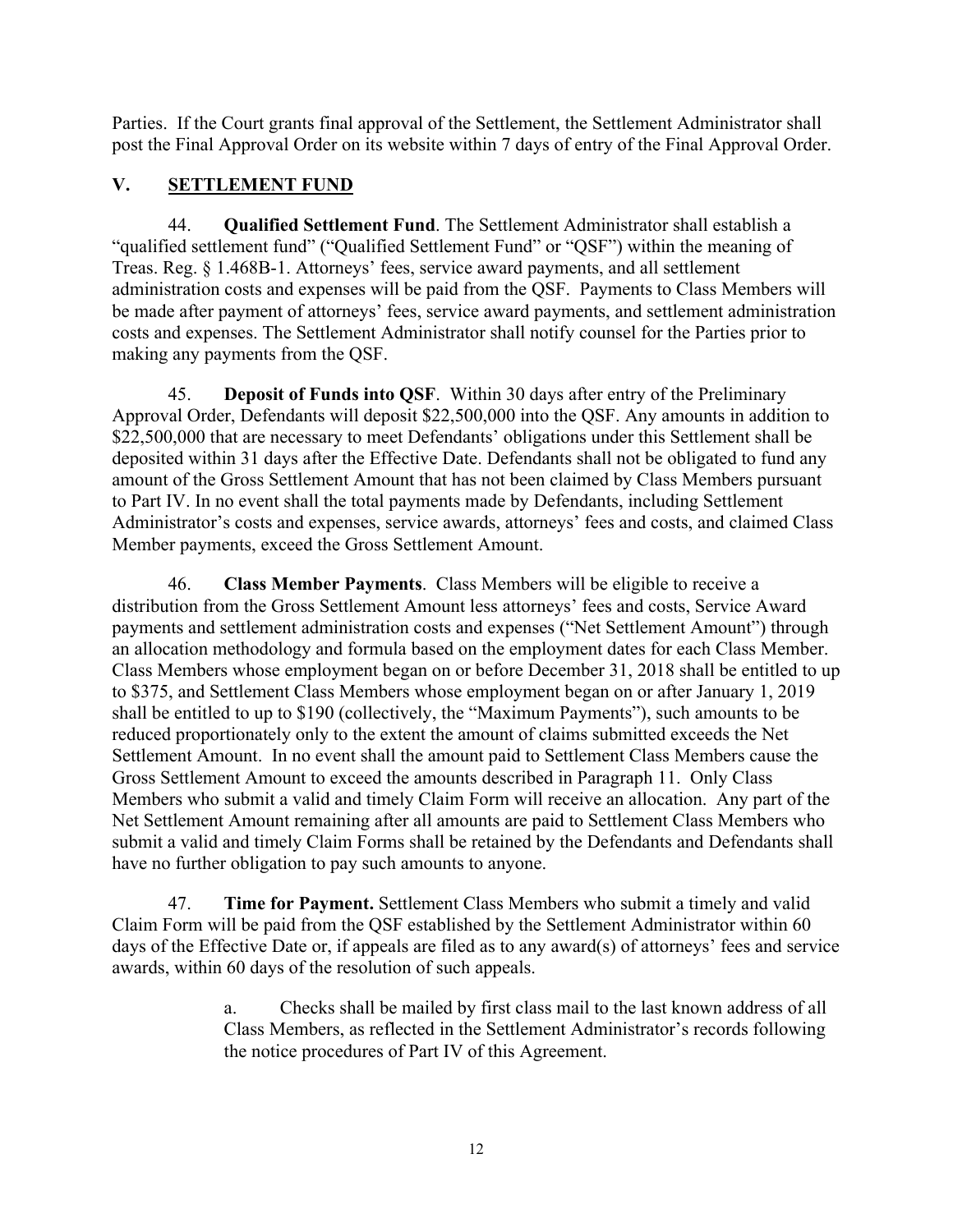b. The checks shall expire 120 days after issuance, and each check shall plainly state on its face that the check must be cashed within 120 days.

48. **Uncashed Checks**. Settlement payments not timely cashed shall revert to the Defendants. Class Members who do not cash their settlement checks within 120 days after mailing by the Settlement Administrator shall be deemed to have waived irrevocably any right in or claim to a settlement payment, but shall be bound by the Settlement and the Release provided herein.

49. **Reversion.** All residual funds remaining in the QSF after payments and expenses are paid per the terms of the Agreement shall revert to Defendants no later than 180 days after the Effective Date (or such other date as may be set with Defendants' consent to allow sufficient time for processing of claims and payments from the QSF) and may thereafter be retained by Defendants (or their insurers) as Defendants' (or their insurers') money.

50. **Service Award.** Class Counsel may request from the *Arthur* Court service award payments of up to \$2,500 for each of the Class Representatives, leaving the amount awarded solely within the discretion of the Court. Defendants will not oppose this request. Any service awards shall be paid from the Gross Settlement Amount and shall not increase the Gross Settlement Amount. Any service award shall be separate from the settlement, and approval of the settlement shall not be contingent upon any service award at all or in any particular amount.

51. **Settlement Administration Costs.** All costs and expenses by the Settlement Administrator, other agreed-upon costs and expenses related to providing notice of the proposed settlement to Class Members, and the administration of the settlement shall be paid out of the Gross Settlement Amount. In the event the proposed settlement is not approved or otherwise does not become final for any reason, all then-incurred costs and expenses by the Settlement Administrator or other agreed upon costs and expenses relating to the settlement, shall be borne by Defendants, which shall be enforceable by Court order. Neither Class Representatives nor Defendants, nor any of their attorneys and/or any other Released Party, shall have responsibility or liability for the administration of the settlement and shall have no liability in connection with, as a result of, or arising out of such administration, which liability shall be borne solely and exclusively by the Settlement Administrator.

52. **Attorneys' Fees and Costs.** Class Counsel may apply to the Court for an award of attorneys' fees and costs ("Fee Award") at least 14 days prior to the Final Approval Hearing. Class Counsel will file with the Court a motion requesting an award of attorneys' fees, costs, and expenses not to exceed \$18,500,000, approximately 37% of the settlement value, plus reasonable costs and expenses. Defendants reserve the right to oppose Class Counsel's motion. Any award of attorneys' fees and costs granted by the Court shall be paid fully from the Gross Settlement Amount within seven 7 days of the later of entry by the Court of (1) an order awarding attorneys' fees, or (2) the Final Approval Order, subject to repayment within seven 7 days in the event that the Final Approval Order or the grant of attorneys' fees are later set aside, reversed, modified or otherwise altered by the Illinois Appellate or Supreme Court. Any award of attorneys' fees and costs shall be separate from the settlement, and approval of the settlement shall not be contingent upon any attorneys' fees or cost award at all or in any particular amount. If the Court reduces or disapproves Class Counsel's request for an award of attorneys' fees or costs, such a ruling will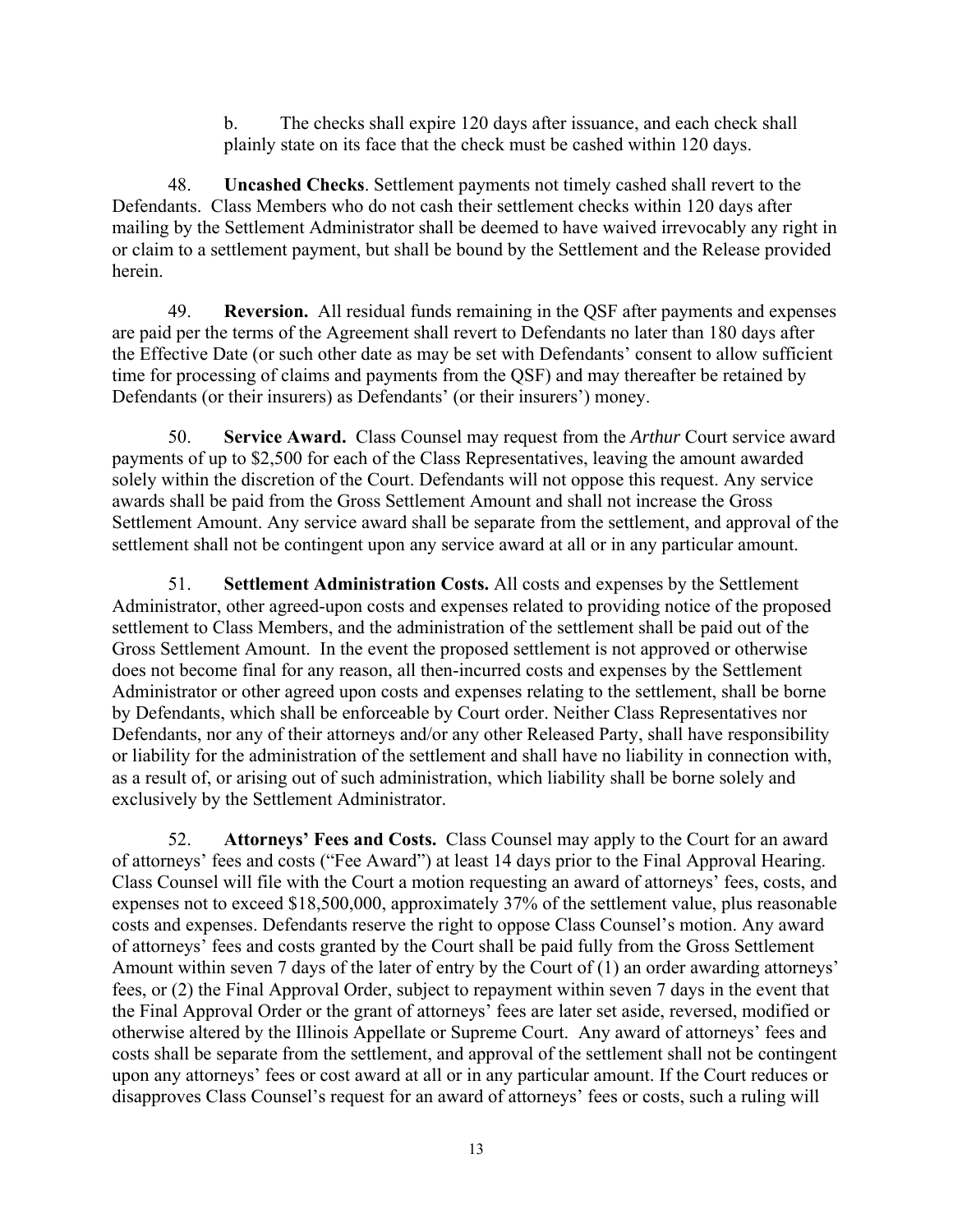not be grounds to terminate the Settlement. Other than as stated in this Agreement, the Class Representatives and the Class Members release the Released Parties, and the Released Parties shall have no responsibility for and no liability with respect to any attorneys' fees or cost award or allocation of any attorneys' fees award among Class Counsel and/or any other person who may assert a claim to attorneys' fees. Class Counsel shall provide the Settlement Administrator with its completed W-9 before the payment of the Fee Award is due. Any payment of the Fee Award shall be paid by the Settlement Administrator from the QSF via electronic wire transfer to an account designated by Class Counsel.

53. **Tax Treatment.** The Settlement Administrator shall be responsible for making all reporting and filings with respect to amounts payable under this Agreement pursuant to any federal, state, or local tax law or regulation hereunder under the EIN of the QSF account. The Settlement Administrator shall also be responsible for filing and sending Form 1099, if necessary, to recipients of money under the Agreement. Payments pursuant to this settlement will be deemed non-wage payments for which no employer side payroll taxes will be due, and no benefit shall increase or accrue as result of payments made pursuant to this settlement. Class Representatives, Class Members, and Class Counsel will be solely responsible for all taxes, interest, penalties, or other amounts due with respect to any payment received pursuant to the Agreement and shall defend, indemnify, and hold harmless Released Parties in relation to any claim relating to the same. Class Representatives, Class Members, and Class Counsel have not been given nor relied upon any tax advice from Released Parties or Defendants' Counsel.

#### **VI. RELEASE**

54. **Released Claims.** For all periods up to and including the date of the Final Approval Order, and in exchange for good and valuable consideration, the receipt and sufficiency of which is hereby acknowledged, all Class Members who do not timely opt-out of the settlement, and all their respective heirs, assigns, executors, administrators, and agents, past or present, fully and without limitation release and discharge each and every Released Party from any and all claims, rights, demands, liabilities, and/or causes of action of every nature and description, whether known or unknown, which relate in any way to information that is or could be protected under the Illinois Biometric Information Privacy Act, 740 ILCS 14/1 et seq., or any other similar state, local, or federal law, regulation, or ordinance, or common law, regarding the collection, capture, receipt, maintenance, storage, transmission, or disclosure of biometric identifiers or biometric information that Class Members claim, might claim, or could have claimed in any court or administrative proceeding. The Released Claims include, without limitation, statutory, constitutional, contractual, and/or common law claims for damages, unpaid costs, penalties, liquidated damages, punitive damages, interest, attorneys' fees, litigation costs, restitution, or equitable relief to the extent permitted by applicable law.

55. **Waiver of Rights.** The Settlement is intended to extinguish all Released Claims, and, consistent with such intention, upon final approval of the Settlement, Class Members shall waive and relinquish, to the fullest extent permitted by law, the provisions, rights, and benefits of any state, federal or foreign law or principle of common law, which may have the effect of limiting the Release set forth above. This shall include a waiver of any rights pursuant to provision of any federal, state, or foreign law, or principle of common law that provides: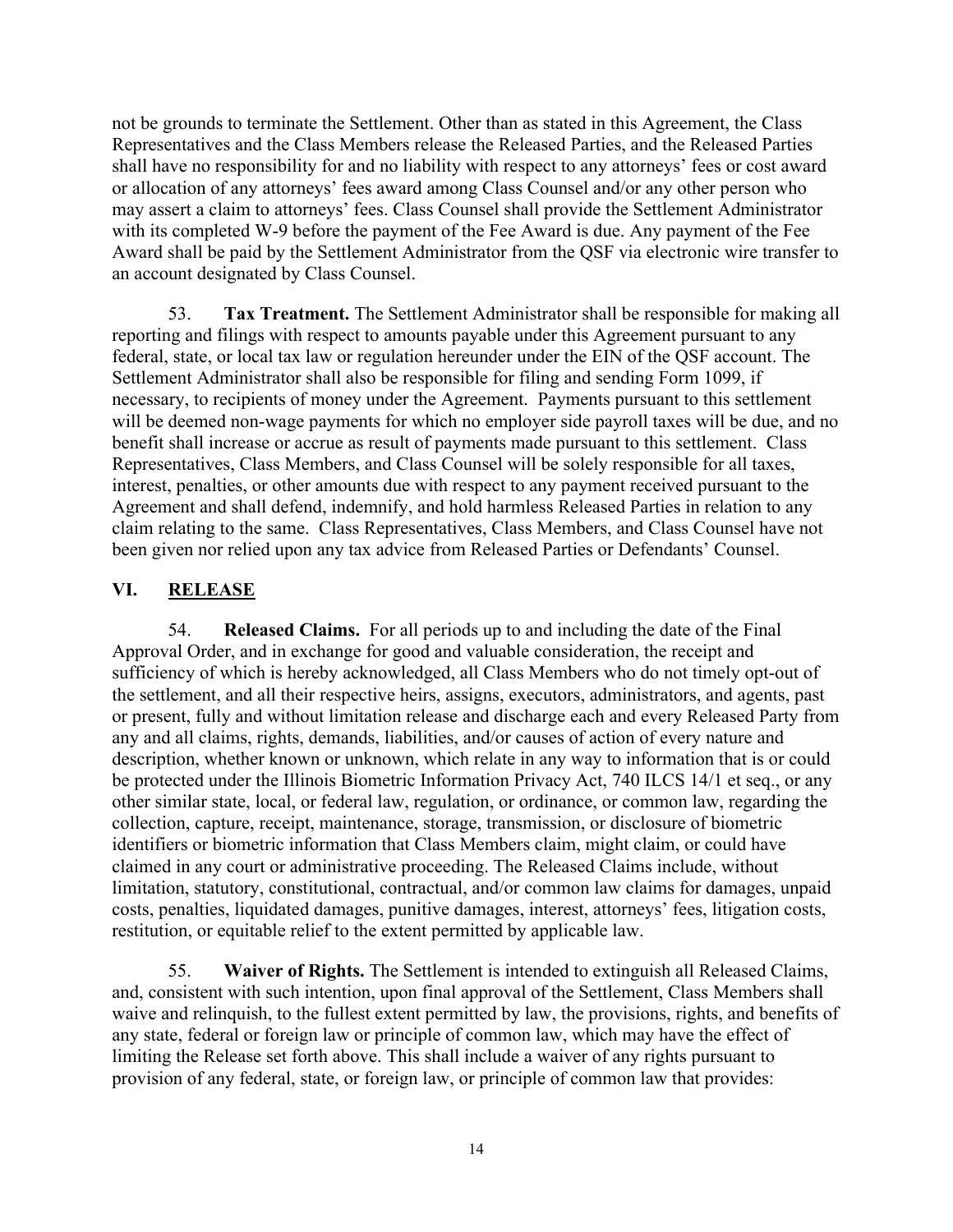A GENERAL RELEASE DOES NOT EXTEND TO CLAIMS WHICH THE CREDITOR DOES NOT KNOW OR SUSPECT TO EXIST IN HIS OR HER FAVOR AT THE TIME OF EXECUTING THE RELEASE, WHICH IF KNOWN BY HIM OR HER MUST HAVE MATERIALLY AFFECTED HIS OR HER SETTLEMENT WITH THE DEBTOR.

56. **Acknowledgment of Waiver.** Plaintiffs acknowledge, and the Class Members shall be deemed by operation of the entry of the Final Approval Order to acknowledge, that the foregoing waiver was separately bargained for, is an integral element of the Settlement, and was relied upon by each and all of the Parties in entering into the Settlement.

57. **Binding Effect of Release.** Final approval of this Agreement will settle and resolve with finality on behalf of the Class Representatives and the Settlement Class, the Litigations and the Released Claims against the Released Parties in the Litigations. The Agreement and the above-described release of the Released Claims will be binding on, and have *res judicata* preclusive effect in, all pending and future lawsuits or other proceedings maintained by or on behalf of Class Representatives and all other Class Members who do not validly and timely exclude themselves from the settlement, and their respective predecessors, successors, spouses, heirs, executors, administrators, agents and assigns of each of the foregoing, as set forth in the Agreement, and the Released Parties may file the Agreement and/or the Final Approval Order in any action or proceeding that may be brought against them in order to support a defense or counterclaim based on principles of *res judicata*, collateral estoppel, release, good faith settlement, judgment bar or reduction, or any other theory of claim preclusion or issue preclusion or similar defense or counterclaim. The parties will request that this *res judicata* language be included in the Final Approval Order.

58. **Timing for Effectiveness.** This Release becomes effective on the Effective Date.

59. **General Release from Class Representatives.** Except as otherwise provided herein, in consideration for the promises set forth herein, in addition to the Released Claims, each of the Class Representatives, for themselves and their respective agents, heirs, predecessors, successors, assigns, representatives and attorneys, do hereby waive, release, acquit and forever discharge each of the Released Parties from any and all claims, demands, rights, liabilities and causes of action of every nature and description whatsoever, known or unknown, asserted or that might have been asserted, whether in tort, contract, or for violation of any state or federal statute, rule or regulation arising out of, relating to, or in connection with any act or omission by or on the part of any of the Released Parties, including but not limited to any claims arising out of or related to the Class Representatives' employment, wages, hours, or working conditions with the Defendants or the separation of their employment from Defendants, committed or omitted prior to the date of the Final Approval Order except as limited herein and by law. This additional release includes all known and unknown claims. In addition, except as to obligations created in this Agreement, Defendants agree to waive any and all claims of every nature and description, known or unknown, asserted or that might have been asserted, against each of the Class Representatives individually, committed or omitted prior to the date of the Final Approval Order.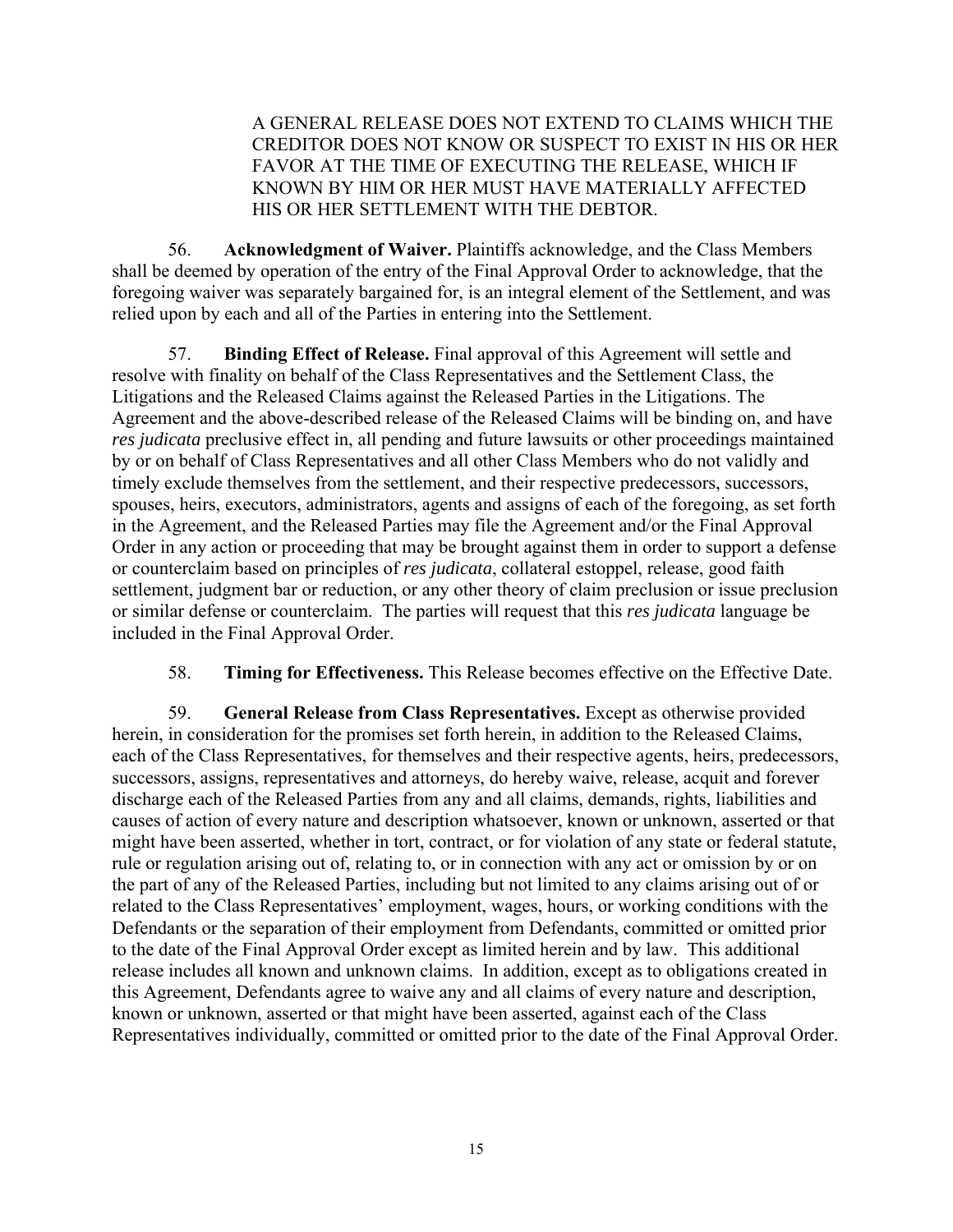#### **VII. TERMINATION OF THE SETTLEMENT**

60. **Opt-Out Rate.** The Agreement may be terminated and cancelled, at the sole and exclusive discretion of Defendants, if five percent (5%) or more of Class Members timely and validly exclude themselves from the Settlement Class.

61. **Failure to Obtain Final Approval.** Defendants may, but are not obligated to, terminate the settlement without further obligation if the Court does not grant final approval of or modifies the terms or conditions of the Agreement, or precludes Plaintiffs and/or Defendants from proceeding with any term or condition of the Agreement, except as otherwise stated herein.

62. **Best Efforts to Resolve / Return to Status Quo.** In the event that the Agreement is not approved by the Court, the Parties agree to use their best efforts to negotiate terms and conditions that will be approved by the Court.

63. **Failure of Settlement.** In the event the Court does not grant final approval and the Parties are unable to resolve their differences after best efforts, the Settlement will be deemed null and void, all settlement amounts shall be returned to the Defendants and their insurers, and the parties shall return to their positions prior to the execution of the Agreement. In such event the Parties agree that any order entered by the Court in furtherance of this Settlement, including an order certifying the Settlement Class, should be treated as void *ab initio*. Statements made in any settlement papers and in connection with negotiation of this Agreement shall not be deemed to prejudice in any way the positions of the Parties with respect to any litigation or judicial proceedings.

## **VIII. MISCELLANEOUS REPRESENTATIONS**

64. **Stay of Litigation.** The Parties agree to take all steps to immediately stay the Litigations while awaiting approval of this Agreement by the Court.

65. **Confidentiality.** The Parties and counsel shall keep confidential all settlement communications, including communications regarding the negotiation and drafting of this Agreement. Except as provided herein, there shall be no comments made to the press or any third party, or any other disclosure by or through the Parties or their attorneys or agents, comprising opinions as to the Litigations. Class Representatives and Class Counsel (including co-counsel in the Litigations) shall not make any public statement, including any statement to the press, regarding the Settlement. Similarly, Defendants and Defendants' Counsel shall not make any public statement, including any statement to the press, regarding the Settlement. This paragraph shall not be construed to limit or impede the notice requirements contained herein, nor shall this paragraph be construed to prevent Class Counsel or Defendants from notifying or explaining to potential Class Members that the Litigations have settled, or limit the representations that the Parties or their Counsel may make to the Court to assist in its evaluation of the Agreement. Defendants may also provide information about the settlement to their attorneys, members, partners, insurers, brokers, agents, and other persons or entities as required by securities laws or other applicable laws or regulations.

66. **Disputes.** If the Parties disagree over the meaning of any of the terms in this Agreement or the negotiation of, compliance, or implementation of such terms, and cannot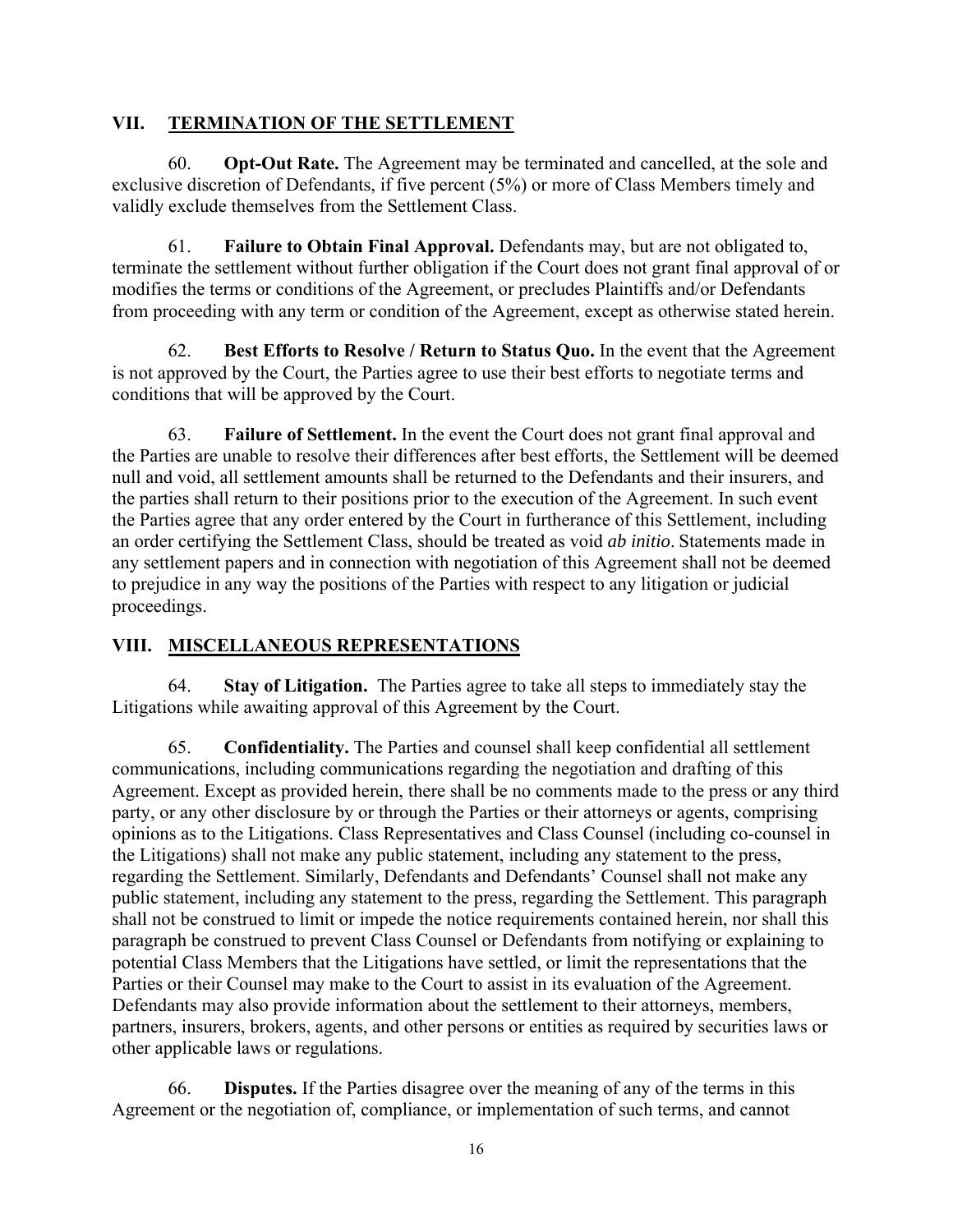resolve such disagreement themselves, they agree to promptly submit the issue to mediation with the mediator who facilitated this settlement, the Hon. Layn Phillips (Ret.). The Court shall have and retain jurisdiction over all matters relating to the interpretation, administration, implementation, effectuation, and enforcement of this Agreement, and shall be the ultimate arbiter of disputes that cannot be resolved through mediation.

67. **Destruction of Files.** Within 10 days of the Effective Date, the Parties respectively agree to destroy any materials produced by the opposing parties in the Litigations.

68. **Representations and Warranties.** The Class Representatives and Class Counsel represent and warrant that no claims or causes of action referred to in any of the complaints in the Litigations, or any claims Class Representatives could have asserted, have been assigned, encumbered, or in any manner transferred in whole or in part.

69. **Cooperation.** The Parties (a) acknowledge that it is their intent to consummate this Agreement, and (b) agree, subject to their fiduciary and other legal obligations, to cooperate in good faith to the extent reasonably necessary to effectuate and implement all terms and conditions of this Agreement and to exercise their reasonable best efforts to accomplish the foregoing terms and conditions of this Agreement. Class Counsel and Defendants' Counsel agree to cooperate with each other in seeking Court approval of the Agreement and terms contained herein, and to endeavor to promptly agree upon and execute all such other documentation as may be reasonably required to obtain final approval of the Agreement.

70. **Complete Resolution.** The Parties intend this Agreement to be a final and complete resolution of all disputes between them with respect to the Released Claims by the Class Representatives and the Settlement Class, and each or any of them, on the one hand, against the Released Parties, on the other hand. Accordingly, the Parties agree not to assert in any forum that the Litigations were brought by the Class Representatives or defended by Defendants, or each or any of them, in bad faith or without a reasonable basis.

71. **Arms-Length Negotiations.** This Agreement is deemed to have been prepared by counsel for all Parties as a result of arm's-length negotiations among the Parties. Because all Parties have contributed substantially and materially to the preparation of this Agreement, it shall not be construed more strictly against one Party than another. The Parties further acknowledge they have relied upon the advice and representation of counsel, selected by them, concerning their respective legal liability for the claims hereby released. The Parties have read and understand fully this Agreement, and have been fully advised as to the legal effect thereof by counsel of their own selection and intend to be legally bound by the same.

72. **Medicare Beneficiary**. Each Class Representative represents and warrants that he/she is not a Medicare beneficiary as described under Section 1862(b) of the Social Security Act and has not been treated for any physical or mental injury in relation to his/her claims being released as part of the Class settlement. As part of the claims process, each Class Member submitting a claim will represent and warrant that: (1) he/she is not a Medicare beneficiary as described under Section 1862(b) of the Social Security Act and (2) he/she has not been treated for any physical or mental injury in relation to his/her claims being released as part of the Class settlement.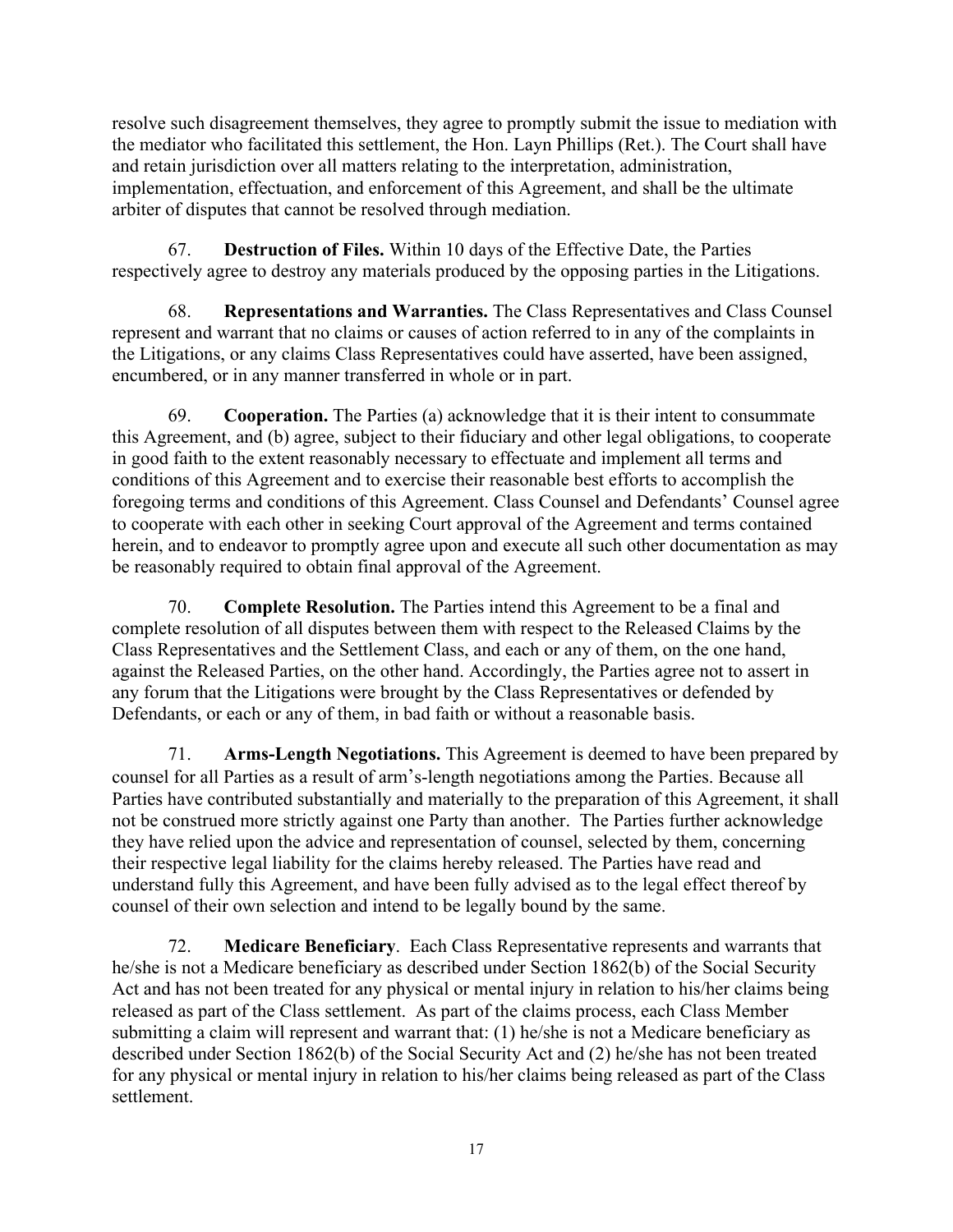73. **Binding.** Upon the Effective Date, all Class Members shall be bound by this Agreement, shall have released all Released Claims as against the Released Parties, and shall be barred and permanently enjoined from asserting, instituting, or prosecuting the Released Claims as against the Released Parties. This Agreement shall also be binding upon, and inure to the benefit of, the successors and assigns of the Parties hereto and the Released Parties as defined herein.

74. **Entire Agreement.** This Agreement sets forth the entire agreement and understanding between the Parties related to the Settlement and the matters set forth herein. All prior or contemporaneous agreements, understandings and statements, whether oral or written, and whether by a party or its counsel, including the prior Term Sheet executed by the Parties, are superseded. No oral or written representations, warranties, or inducements have been made to any party concerning this Agreement other than the representations, warranties, and covenants contained and memorialized in such documents.

75. **Superseding The Parties' Executed Settlement Term Sheet.** This Agreement accurately reflects and encompasses the terms of the Parties' Settlement Term Sheet, provides details regarding notice and administration and other settlement terms, and the Parties intend for it to supersede their Term Sheet once the Agreement has been fully executed. Until the Parties have fully executed the Agreement, the Parties intend for their executed Settlement Term Sheet to remain binding and enforceable.

76. **Fair, Adequate, and Reasonable Settlement.** The Parties agree that the Settlement is a fair and reasonable resolution of a bona fide BIPA dispute, and will so represent to the St. Clair County Court.

77. **Extensions of Time.** The Parties may agree, subject to the approval of the Court where required, to reasonable extensions of time to carry out the provisions of the Agreement.

78. **Calculation of Deadlines**. All references to numbers of "days" herein are to calendar days unless otherwise stated. If the deadline as calculated falls on a Saturday, Sunday, or Federal holiday, the deadline will be extended to the business day.

79. **Headings.** Any headings used herein are used for the purpose of convenience only and are not meant to have legal effect.

80. **Effect of Waiver.** The waiver by one Party of any breach of this Agreement by any other Party shall not be deemed as a waiver of any prior or subsequent breach of this Agreement.

81. **Amendments.** This Agreement may not be amended, modified, altered, or otherwise changed in any material manner except by a written instrument signed by or on behalf of all Parties or their respective successors-in-interest.

82. **Costs.** Except as otherwise provided herein, each Party shall bear its own costs.

83. **Compromise.** The Parties specifically acknowledge, agree and admit that this Agreement, along with all related drafts, motions, pleadings, conversations, negotiations,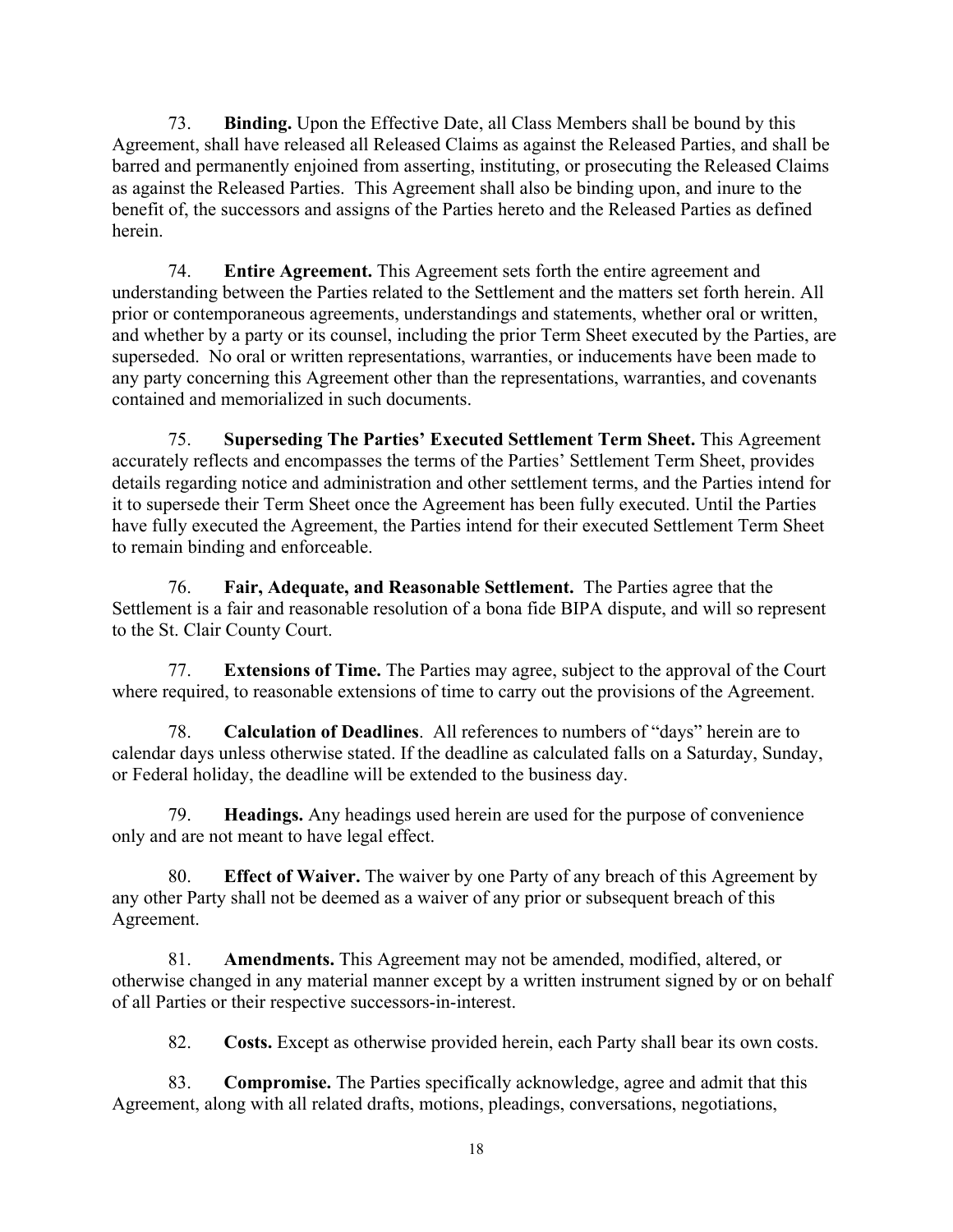correspondence, orders or other documents shall be considered a compromise within the meaning of Illinois Rules of Evidence Rule 408, and any other equivalent or similar rule of evidence, and shall not (a) constitute, be construed, be offered, or received into evidence as an admission of the validity of any claim or defense, or the truth of any fact alleged or other allegation in the Litigations or in any other pending or subsequently filed action, or of any wrongdoing, fault, violation of law, or liability of any kind on the part of any Party, or (b) be used to establish a waiver of any defense or right, or to establish or contest jurisdiction or venue.

84. **Evidence**. The Parties agree that the settlement shall have no evidentiary effect in any subsequent litigation, except to enforce the terms of the settlement, and further agree that the settlement does not constitute an admission that any group of similarly situated individuals exists to maintain a class action under 735 ILCS 5/2-801, Federal Rule of Civil Procedure 23, or any other state analogue.

85. **Execution.** This Agreement may be executed in one or more counterparts exchanged by hand, messenger, or PDF as an electronic mail attachment, and any such signature exchanged shall be deemed an original signature for purposes of this Agreement. All executed counterparts and each of them shall be deemed to be one and the same instrument, provided that counsel for the Parties to this Agreement all exchange signed counterparts.

86. **Governing Law.** This Agreement shall be governed by and construed in accordance with the laws of the state of Illinois.

87. **Notice to Counsel.** Unless otherwise stated herein, any notice to a Party required or provided for under this Agreement shall be in writing and shall be sent by electronic mail or hand delivery, postage prepaid, as follows:

If to Class Counsel:

John J. Driscoll, #6276464 THE DRISCOLL FIRM, LLC 1311 Avenida Juan Ponce de Leon 6th Floor San Juan, PR 00907 Phone: (618) 444-6049 john@jjlegal.com

If to Defendants' Counsel:

Michael J. Gray Efrat R. Schulman JONES DAY 77 West Wacker Chicago, IL 60601 mjgray@jonesday.com eschulman@jonesday.com

Natalie J. Kussart Phillip C. Graham SANDBERG PHOENIX & VON GONTARD, P.C. 600 Washington Avenue, 15th Floor St. Louis, MO 63101 nkussart@sandbergphoenix.com pgraham@sandbergphoenix.com

Jamie L. Filipovic